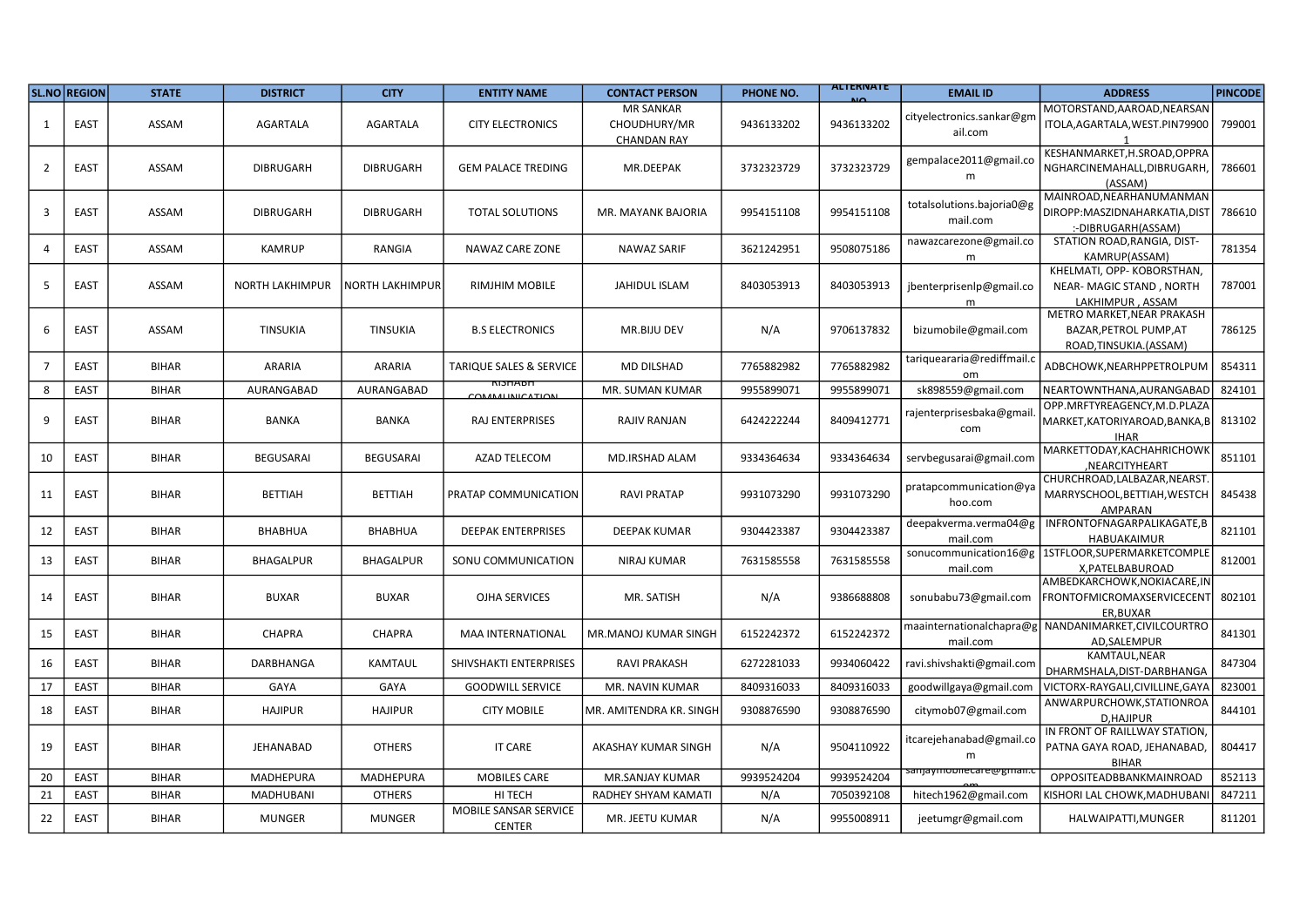| 23 | EAST | <b>BIHAR</b>     | MUZAFFARPUR          | <b>MUZAFFARPUR</b>  | SRI SAI MOBILES                                    | <b>RAJEEV KUMAR</b>              | 7301504513      | 7301504513 | sunnykmr890@gmail.com                                 | RAMABAZAR, MOTIJHEEL, NEARBH<br>AGWANBABUCYCLESTORE                                           | 842001 |
|----|------|------------------|----------------------|---------------------|----------------------------------------------------|----------------------------------|-----------------|------------|-------------------------------------------------------|-----------------------------------------------------------------------------------------------|--------|
| 24 | EAST | <b>BIHAR</b>     | <b>PATNA</b>         | <b>PATNA</b>        | AMBIKA TELECOM                                     | <b>MR. SUMIT KUMAR</b>           | 9835033871      | 9835033871 | sumitsharma.patna@yaho<br>o.in                        | SHOPN-<br>7, BASEMENT, B. PCOMPLEX, KADA<br>MKUAN, PATNA                                      | 800001 |
| 25 | EAST | <b>BIHAR</b>     | RAXAUL               | RAXAUL              | VIKASH MOBILE CARE                                 | <b>MR.VIKASH KUMAR</b>           | 9430070171      | 9430070171 | vikasno7.kumar@gmaii.co                               | MAINROAD, MAYYURGALI                                                                          | 845305 |
| 26 | EAST | <b>BIHAR</b>     | SASARAM              | SASARAM             | SINGH TELECOM                                      | <b>SARDAR KAMAL JEET SINGH</b>   | N/A             | 9709746742 | singhkamaljeet34.sasaram<br>@gmail.com                | 1STFLOOR, HANSHUMARKET, NEAR<br>ICICIBANK, INFRONTOFBAHADURP<br>ETROLPUMP, GTROAD, SASARAM, R | 821115 |
| 27 | EAST | <b>BIHAR</b>     | SITAMARHI            | <b>BARGANIA</b>     | SANDHYA TELECOM                                    | <b>ASHOK KUMAR SINGH</b>         | 6226282094      | 8986481708 | sandhyatelecom31@gmail<br>com                         | MAIN ROAD, LOHHA<br>PATTI, BAIRGANIA, SITAMARHI                                               | 843313 |
| 28 | EAST | <b>BIHAR</b>     | SIWAN                | SIWAN               | <b>CREATIVE MOBILE CARE</b>                        | <b>RAKESH PANDEY</b>             | 9939707097      | 9939707097 | creativemobilecare@gmail<br>com                       | RAJNARAYANMARKET, NEARSHEK<br>HARCINEMA, STATIONROAD                                          | 841226 |
| 29 | EAST | <b>JHARKHAND</b> | HAZARIBAGH           | HAZARIBAGH          | <b>ARADHYA SERVICES</b>                            | <b>REETU RANI</b>                | 06546-251040    | 7858022333 | aradhyaservices.hbz@gma<br>I.com                      | C/O REETU RANI; RAM NAGAR<br>ROAD, NEAR NALA, HAZARIBAGH<br>(JHARKHAND) - 825301              | 825301 |
| 30 | EAST | <b>JHARKHAND</b> | RANCHI               | RANCHI              | SIDHHI VINAYAK                                     | MR.PRASHANT                      | 8603495969      | 9304027579 | prashantk94@gmail.com                                 | 116A,1STFLOOR,PANCHWATIPLAZ<br>A.KUTCHARYROAD.RANCHI                                          | 834001 |
| 31 | EAST | <b>MANIPUR</b>   | <b>IMPHAL</b>        | <b>IMPHAL</b>       | DS & JN TRADERS                                    | W DEVID SINGH                    | 9862954093      | 9862954093 | dsnjn.traders@gmail.com                               | NAGAMAPALSINGJUBUNGLEIRAK<br><b>MACHIN</b>                                                    | 795001 |
| 32 | EAST | ORISSA           | ANGUL                | ANGUL               | JAY GURUDEV MOBILE                                 | <b>MR SUBASISH</b>               | 9938784144      | 9938784144 | jayagurudevmobile@gmail<br>com                        | ROOMNO-<br>20, SEETALPLAZA, AMALAPADA, N.H.<br>42,ANGUL759122                                 | 75912  |
| 33 | EAST | ORISSA           | <b>BALASORE</b>      | <b>BALASORE</b>     | JAY JAGANNATH<br><b>ENTERPRISES</b>                | <b>BIKASH KHANDELWAL</b>         | 9776324998      | 9776324998 | khandelwalramprasad@gm<br>ail.com                     | NEAR SUDAMA HOTEL GALI<br>FANDICHHAK, BALASORE ODISHA                                         | 756001 |
| 34 | EAST | ORISSA           | BARGARH              | BARGARH             | <b>BHOI COMMUNICAION</b>                           | <b>SUBASH BHOI</b>               | 9040559976      | 9437119741 | subash.bhoi@yahoo.com                                 | INFRONOFKALIMANDIRCHHAK, M<br>OHANTYPADA, WORDNO-<br>13, BARGARH-768028                       | 768028 |
| 35 | EAST | ORISSA           | <b>BHADRAK</b>       | <b>BHADRAK</b>      | <b>NAYAK COMMUNICATION</b>                         | DEEPAKRANJAN NAYAK               | 9090225202      | 9090225202 | deeparanjansmart@gmail.c<br>om                        | AT-<br>RAJHATCHHAK, KUANSHROAD, NEA<br>RHOTELBLUEVINE, BHADRAK-                               | 756100 |
| 36 | EAST | ORISSA           | <b>BHADRAK</b>       | <b>BHADRAK</b>      | SIBA MOBILE                                        | KHITISH CHANDRA ROUT             | 9090218905      | 9090218905 | sibaprasaurout5@gmaii.co                              | <b>COLLEGE ROAD, BHADRAK</b>                                                                  | 756100 |
| 37 | EAST | ORISSA           | <b>BHAWANIPATNA</b>  | <b>BHAWANIPATNA</b> | <b>CALL ZONE</b>                                   | <b>CHAKRA PANI SAHOO</b>         | 9776229488      | 9776229488 | chakra0060@gmail.com                                  | GOVTGIRLSHIGHSCHOOLCHHAK, B<br><b>HAWANIPATNA</b>                                             | 766001 |
| 38 | EAST | ORISSA           | <b>BHUBANESWAR</b>   | BHUBANESWAR         | PRAYAS TECHNOLOGIES                                | MR BISWAJIT NAYAK                | 9861193093      | 9861193093 | biswajit.nayak11@gmail.co<br>m                        | BAPUJINAGAR; PLOTNO-<br>163.BHUBANESWAR                                                       | 0      |
| 39 | EAST | ORISSA           | <b>BOUDH</b>         | <b>BOUDH</b>        | PNS MOBILE                                         | <b>BISWAJIT SAHU</b>             | 8339990123      | 8339990123 | pnsmobile@gmail.com                                   | AT-NATABAR PRADHAN MARKET<br>COMPLEX. PO/DIST- BOUDH                                          | 762014 |
| 40 | EAST | ORISSA           | CUTTACK              | <b>CUTTACK</b>      | OMM SAI GK MOBILE                                  | <b>KARTIK CH SINGH</b>           | 8093223009      | 8093223009 | kartic.singh@gmail.com                                | MAINROAD,BILAHAT,CUTTACKPIN<br>754134                                                         | 754134 |
| 41 | EAST | <b>ORISSA</b>    | CUTTACK              | <b>CUTTACK</b>      | <b>TELE-TECH</b>                                   | GOPAL MOHANTY /<br>SUMANTA SAHOO | 8984994586      | 9040015465 | service.teletech@outlook.i<br>n/ tele-tecch@live.ccom | DAMAMAHARAJ BACK SIDE,<br>MANGALABAG, CUTTACK.                                                | 753000 |
| 42 | EAST | ORISSA           | DHENKANAL            | DHENKANAL           | SONY COMMUNICATION                                 | ASHOK KUMAR PANDA                | 9437157030      | 9437157030 | sonycommunicationdkl@g<br>mail.com                    | GANESHBAZAR, NEARBSNLOFFICE<br>D.KROAD, DHENKANAL                                             | 759001 |
| 43 | EAST | ORISSA           | GANJAM               | <b>BEHRAMPUR</b>    | <b>RASHMI ELECTRONICS &amp;</b><br><b>COMPUTER</b> | <b>SUMIT PADHY</b>               | 6802220131      | 9337739696 | gmservicebam@gmail.com                                | ROOM NO B-19, SRI SAI<br>COMPLEXGANDHI NAGAR MAIN<br>ROADBERHAMPUR - 760002                   | 760002 |
| 44 | EAST | ORISSA           | <b>JAGATSINGHPUR</b> | JAGATSHINGPUR       | SRI JAGANNATH TRADERS                              | PARTHASARATHI KAR                | 06724-221403/04 | 9337070403 | sambhu.jsp@gmail.com                                  | SANA BAZAR, THANA CHHAK,<br>JAGATSINGH PUR                                                    | 754103 |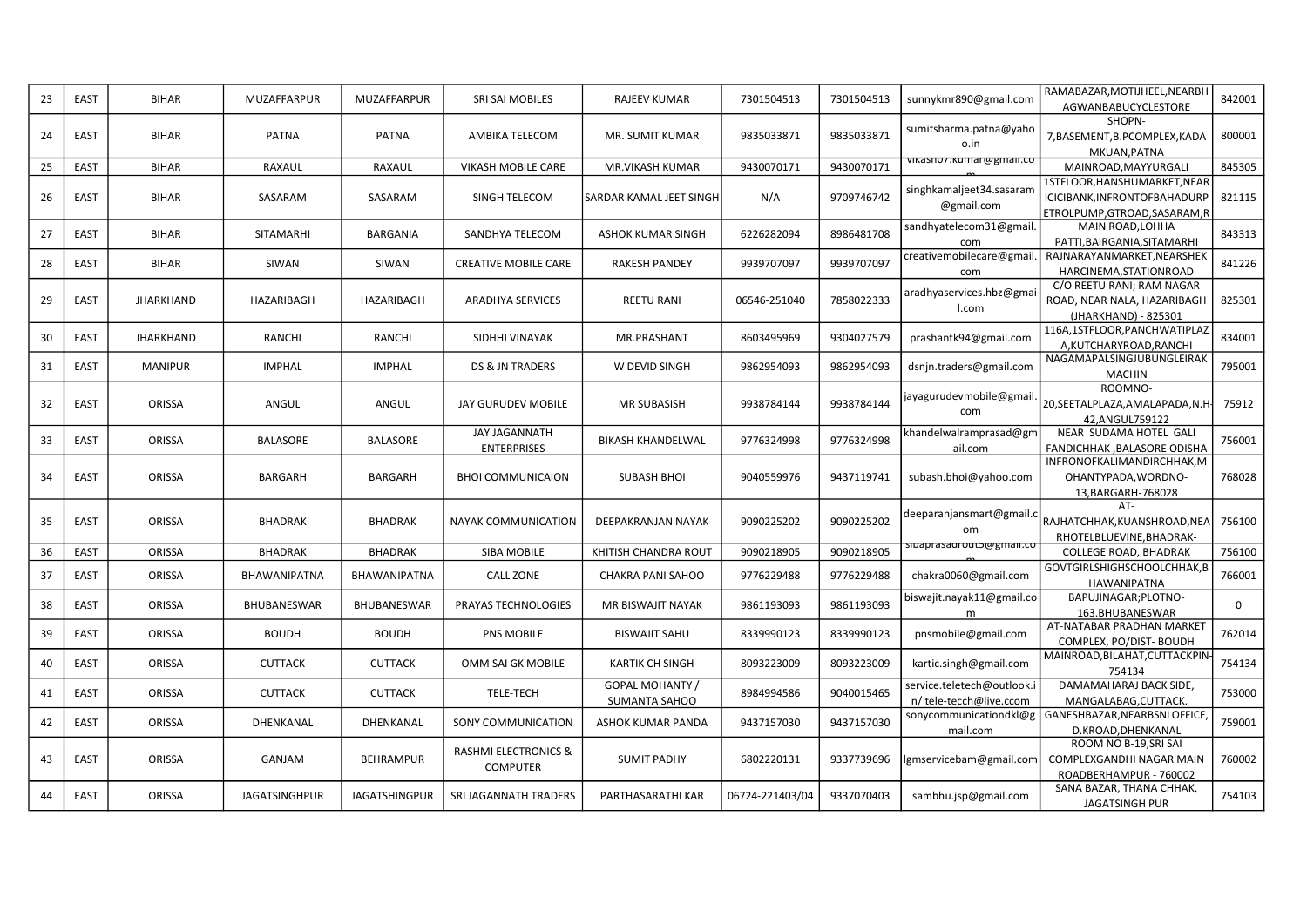| 45 | EAST        | ORISSA             | <b>JAGATSINGHPUR</b> | <b>OTHERS</b>     | <b>SABITREE ENTERPRISES</b>                | MANOJ KUMAR MALLICK               | 7205938153   | 7205938153 | manoj1994mallick@gmail.c<br>om                               | RANGIAGARH, PARADEEP,<br>KUJNGA,                                                             | 754141 |
|----|-------------|--------------------|----------------------|-------------------|--------------------------------------------|-----------------------------------|--------------|------------|--------------------------------------------------------------|----------------------------------------------------------------------------------------------|--------|
| 46 | EAST        | ORISSA             | <b>JAJPUR</b>        | CHANDIKHOL        | <b>BARSHA COMMUNICATION</b>                | <b>KARTIK CHANDRA</b><br>PRAHARAJ | 9090111114   | 9090111114 | mail.com                                                     | barsha.communication@g   AT-SUNGUDA, POST-BADACHANA,<br>CHANDIKHOL, JAJPUR                   | 754296 |
| 47 | EAST        | <b>ORISSA</b>      | <b>JAYPORE</b>       | <b>JAYPORE</b>    | PHOTOLIFE MOBILE CARE                      | AJIT KUMAR PATTNAIK               | 9438551906   | 9438551906 | ajitkumarpattnaik@yahoo.<br>com;<br>royinfotech.mob@gmail.co | PADHICOMPLEX, MAIN<br>ROAD, JAGATJANANNI<br>CHOWK, JEYPORE                                   | 764001 |
| 48 | EAST        | ORISSA             | KANTABAJI            | KANTABAJI         | MOBILE ZONE                                | ADESH AGRAWAL                     | 9937074636   | 9937074636 | om                                                           | mobilezone.virgin@gmail.c GOVINDOMCOMPLEX,MAINROAD,<br>KANTABAJI                             | 767039 |
| 49 | <b>EAST</b> | ORISSA             | <b>KENDRAPADA</b>    | <b>KENDRAPADA</b> | SHREE MOBILE AND<br><b>COMPUTER</b>        | <b>DEBASISH SAHOO</b>             | 9861428594   | 9861428594 | sahoo.debasish13@gmail.c<br><sub>om</sub>                    | MADHIALBAZAR; KENDRAPADA-                                                                    | 825301 |
| 50 | EAST        | ORISSA             | KEONJHAR             | KEONJHAR          | <b>CELL CLINIC</b>                         | KARIK KU SAHOO                    | 9668108542   | 9668108542 | kjrcellclinic@gmail.com                                      | SBIROAD, KEONJHAR                                                                            | 758001 |
| 51 | EAST        | ORISSA             | <b>KEONJHAR</b>      | KEONJHAR          | <b>SRIKANT MOBILE POINT</b>                | RATIKANTA SAHOO                   | 9853697542   | 9853697542 | srikantmobilepoint@gmail.<br>com                             | GHASIPURA, ANANDPUR                                                                          | 758015 |
| 52 | EAST        | ORISSA             | KHURDA               | BHUBANESHWAR      | <b>MANOJ ELECTRONICS</b>                   | DILLIP KU SAHOO                   | 9938268724   | 9938268724 | julusahoo35@gmail.com                                        | DADHAPATNA, BARANGA,<br>BHUBANESWAR, DIST-KHURDA                                             | 751005 |
| 53 | EAST        | ORISSA             | <b>KORAPUT</b>       | <b>BORIGUMA</b>   | RANJAN MOBILE                              | <b>RANJAN KUMAR</b><br>PANIGRAHI  | 9937668839   | 993766883  | ranjanmobiles@gmail.com                                      | MEEENAKSHI COMPLEX,<br>BORIGUMA, DIST-KORAPUT                                                | 764056 |
| 54 | EAST        | ORISSA             | MAYURBHANJ           | <b>BARIPADA</b>   | OMM MOBILE CARE                            | MR. SAPAN KUMAR PAL               | 06792-254636 | 9040000826 | ommmobilecare2013@gm<br>ail.com                              | <b>NEAR AMBICA</b><br>MANDIR, BARIPADA,                                                      | 757001 |
| 55 | EAST        | ORISSA             | NAYAGARH             | NAYAGARH          | <b>BHAGABATI MOBILE</b>                    | RAKESH KUMAR                      | 9438460713   | 9438460713 | m                                                            | rakeshkumarlava@gmail.co MEDICALCHHAK,MAINROAD,NAYA<br><b>GARH</b>                           | 752069 |
| 56 | EAST        | ORISSA             | <b>PURI</b>          | <b>PURI</b>       | <b>ADITYA TELECOM</b>                      | <b>ABINASH SAHOO</b>              | 9583296263   | 9583296263 | adityaatelecom@gmail.co                                      | LAXMITALKIES, RAMACHANDISAHI<br>NEARSANTIAPARTMENT, PURI                                     | 752001 |
| 57 | EAST        | ORISSA             | RAYAGADA             | RAYAGADA          | <b>BANKESWARI MAA CELL</b><br><b>POINT</b> | <b>SUNIL</b>                      | 06856-223373 | 9438223409 | sunilsunamudi@gmail.com                                      | NEAR BALARAM LODGE, STATION<br>ROAD, RAYAGADA                                                | 765001 |
| 58 | EAST        | ORISSA             | RAYGADA              | RAYGADA           | <b>SREEVANI TRADERS</b>                    | K MITRA GUPTA                     | 9937762277   | 9937762277 | sreevanitraders@gmail.co<br>m                                | OPPA.D.B(S.B.I)NEWCOLONY,HOT<br>ELKAPILASLINE, RAYGADA                                       | 765001 |
| 59 | EAST        | ORISSA             | <b>ROURKELA</b>      | ROURKELA          | <b>SMILE SERVICE</b>                       | DEBADUTTA PANIGRAHI               | 9861390222   | 9861390222 | flymobilerkl@gmail.com                                       | SSGR-<br>28;FRONTLANENEWBUSSTAND;RO<br>URKELA                                                | 769001 |
| 60 | EAST        | ORISSA             | SALIPUR              | <b>CUTTACK</b>    | SALIPUR MTECH                              | JACKY PRASAD SATAPATHY            | 9861744922   | 9861744922 | satapathyjackyprasad@gm<br>ail.com                           | PITAMBER MARKET COMPLEX,<br>NEAR LIC OFFICE, SALIPUR,                                        | 754202 |
| 61 | EAST        | ORISSA             | SAMBALPUR            | SAMBALPUR         | PADHEE MOBILE                              | <b>BIKASH KUMAR PADHEE</b>        | 9439194341   | 9439194341 | bikash.padhee04039@gma<br>il.com                             | FARM ROAD, MODIPADA,<br>SAMBALPUR                                                            | 768002 |
| 62 | EAST        | ORISSA             | SAMBALPUR            | SAMBALPUR         | <b>RR MOBILE</b>                           | <b>KAMALJIT DHIMAN</b>            | 7064267454   | 7064267454 | r.r.mobile74@gmail.com                                       | JYOTI MARKET COMPLEX, NEAR<br>SRUSTI NURSING HOME,<br>BUDHARAJA, SAMBALPUR-                  | 768004 |
| 63 | EAST        | ORISSA             | SAMBHALPUR           | SAMBALPUR         | <b>SERVICE GATEWAY</b>                     | AJAY OJHA                         | 7894447677   | 7894447677 | ajay.ojha@f1infoservices.c<br>om                             | SHOP NO-2 IN-FRONT OF DAILY<br>MARKET,1ST FLOOR JYOTI<br>MARKET COMPLEX, BUDHARAJA           | 768004 |
| 64 | EAST        | ORISSA             | SONEPUR              | SONEPUR           | <b>VENKETES OPTICAL</b>                    | PARTHASARATHI KAR                 | 9853299727   | 9853299727 | mr.parthasarathi_kar@redi<br>ffmail.com                      | MAIN ROAD, MAJHI PADA                                                                        | 767017 |
| 65 | EAST        | ORISSA             | SUNDARGARH           | SUNDARGARH        | UNIQUE ELECTRONICS                         | PRIYA BRATA PARIDA                | 9437194255   | 9437194255 | m                                                            | max.sundargarh@gmail.co NUAPARA, MAHESHDIHI, NEARTHE<br>MEPARK, SUNDARGARH                   | 770001 |
| 66 | EAST        | ORISSA             | <b>UDALA</b>         | <b>UDALA</b>      | SMRUTI INFOTECH                            | SMRUTI RANJAN TRIPATHY            | 8018733700   | 8018733700 | smrutiinfotech2007@gmail<br>.com                             | AT-CINEMAHALLROAD, PO-<br>UDALA, DIST-MAYURBHANJA, PIN-<br>757041                            | 757041 |
| 67 | EAST        | <b>WEST BENGAL</b> | 24PRG SOUTH          | 24PRG SOUTH       | PROFILE THE SHOP OF<br><b>MOBILE</b>       | <b>DIGANTA DAS</b>                | N/A          | 9046588466 | diganta_profile@yahoo.co<br>in                               | MARTIN BURN ROAD   OPPOSITE<br>SUBHASH SANGHA   NEAR P.C.M.<br><b>GIRLS SCHOOL, BASIRHAT</b> | 743411 |
|    |             |                    |                      |                   |                                            |                                   |              |            |                                                              |                                                                                              |        |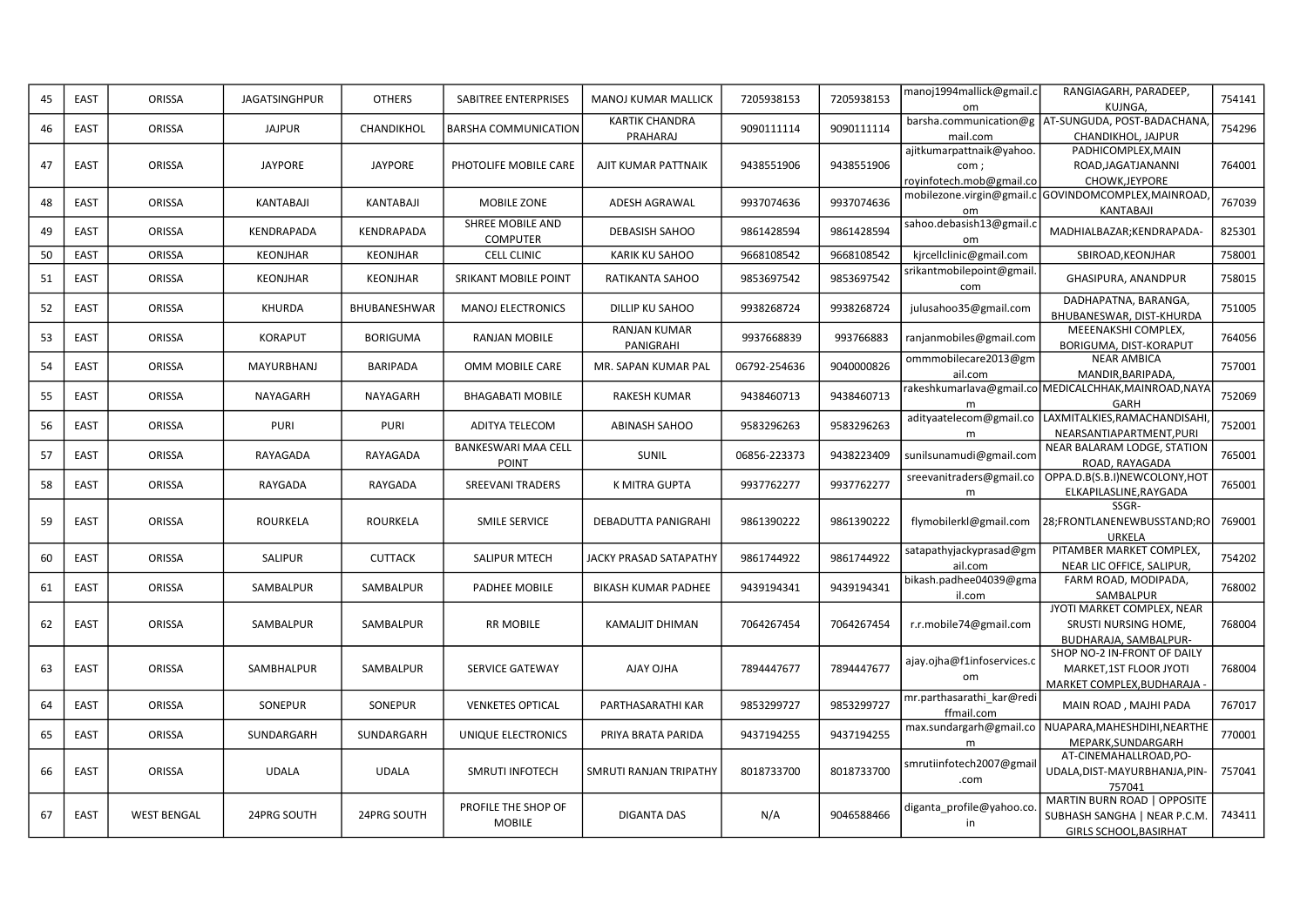| 68 | EAST        | <b>WEST BENGAL</b> | ASANSOL                 | ASANSOL           | <b>I DOT INFOTECH</b>                  | <b>SYED ATA SALMI</b>    | N/A        | 9333144621 | idotinfotech@gmail.com                                     | 6UMARMANSION, HUTTONROAD<br>NEAR-ANANDRESTURANT                                             | 713301 |
|----|-------------|--------------------|-------------------------|-------------------|----------------------------------------|--------------------------|------------|------------|------------------------------------------------------------|---------------------------------------------------------------------------------------------|--------|
| 69 | EAST        | <b>WEST BENGAL</b> | <b>BALURGHAT</b>        | BALURGHAT         | <b>DAS ELECTRONICS</b>                 | <b>CHANDAN DAS</b>       | 8972111166 | 8972111166 | sumitreachmobile.blg@gm<br>ail.com                         | FRIENDS UNION MARKET, 1ST<br>FLOOR ROOM NO-24 BALURGHAT,<br>DAKSHIN DINAJPUR.PIN NO-        | 733101 |
| 70 | EAST        | <b>WEST BENGAL</b> | <b>BANDEL</b>           | <b>BANDEL</b>     | SNELA COMMUNICATION                    | <b>SRUTI CHAKRABORTY</b> | 9051529551 | 9051529551 | sruti.dutta@gmail.com                                      | BANDELSTATIONROAD, HOOGHLY,<br>BANDELMORE                                                   | 712103 |
| 71 | EAST        | <b>WEST BENGAL</b> | <b>BURDWAN</b>          | <b>BURDWAN</b>    | <b>ROY INFOTECH</b>                    | <b>ANUPAM ROY</b>        | 8926169721 | 8926169721 | anupam.mob@gmail.com                                       | 144,G.T.ROAD,MONDALMARKET,N<br>EARBARANILPURMORE, SRIPALLY,<br>W.B(2NDFLOOR)                | 713103 |
| 72 | <b>EAST</b> | <b>WEST BENGAL</b> | COOCHBEHAR              | COOCHBEHAR        | SARKAR MOBILE WORLD                    | <b>AVIK SARKAR</b>       | 9932322410 | 9932322410 | aviksarkar3@gmail.com                                      | CHOWDHURI HAT, DINHATA,<br><b>COOCHBEHAR</b>                                                | 736168 |
| 73 | EAST        | <b>WEST BENGAL</b> | <b>DAKSHIN DINAJPUR</b> | <b>BALURGHAT</b>  | SMARTPHONE SOLUTION                    | <b>TAMAL SARKAR</b>      | 9737915002 | 9737915002 | tamalgionee@gmail.com                                      | FRIENDS UNION MARKETDAKSHIN<br>DINAJPUR, BALURGHAT                                          | 733101 |
| 74 | EAST        | <b>WEST BENGAL</b> | <b>DURGAPORE</b>        | <b>DURGAPORE</b>  | <b>OASISS CORPORATION</b>              | MD SHAMIM                | 3340327813 | 1111111111 | shamim.akhtar@f1infoserv<br>ices.com                       | PASUPATI MARKET<br>,BENACHITY,DURGAPUR-713213                                               | 713213 |
| 75 | EAST        | <b>WEST BENGAL</b> | <b>DURGAPUR</b>         | <b>DURGAPUR</b>   | G.B.ENTERPRISE                         | <b>SWARUP BOSE</b>       | 9474455249 | 9474455249 | g.b.enterprisedgp@gmail.c                                  | DURGAPUR, S.B.S.T.C-<br>GARRAZEMORE                                                         | 713201 |
| 76 | EAST        | <b>WEST BENGAL</b> | GANGARAMPUR             | GANGARAMPUR       | <b>NEW MOBILE POINT</b>                | RIJU MAHANTA             | N/A        | 9563427391 | newmobilepoint@rediffma<br>il.com                          | GANGARAMPURNEWMARKET, DA<br><b>KSHINDINAJPUR</b>                                            | 733124 |
| 77 | EAST        | <b>WEST BENGAL</b> | <b>GHATAL</b>           | <b>GHATAL</b>     | <b>B.K. ENTERPRISE</b>                 | SIBNARAYAN MAJI          | 8170037571 | 9474306582 | bkereach@gmail.com                                         | GHATAL(KRISHNAGAR)P.O+P.S-<br>GHATAL.DIST-                                                  | 721212 |
| 78 | <b>EAST</b> | <b>WEST BENGAL</b> | <b>HOOGHLY</b>          | <b>HOOGHLY</b>    | <b>PUSPASHRI ELECTRONICS</b>           | N/A                      | 9733729294 | 9733729294 | sisir.paladhi@gmail.com                                    | ARAMBAGH GOURHATI MORE                                                                      | 712601 |
| 79 | <b>EAST</b> | <b>WEST BENGAL</b> | <b>HOWRAH</b>           | <b>HOWRAH</b>     | <b>GOOD LUCK</b><br>TELECOMMUNICATION  | <b>TARIK MALLICK</b>     | N/A        | 9831277860 | tarik786786.tm@gmail.co<br>m                               | 7/1, ANDUL ROAD, BAKULTALA<br><b>BUS STAND, MIDDAY SUPER</b><br>MARKET, BLOCK-B, ROOM NO 27 | 711109 |
| 80 | EAST        | <b>WEST BENGAL</b> | <b>HOWRAH</b>           | <b>HOWRAH</b>     | <b>RK SERVICES</b>                     | SHIBA PRASAD DEY         | 9339002701 | 9339002701 | prakashgupta959@gmail.c<br>om;<br>rkservices.how@gmail.com | 1/1HARDUTTRAICHAMARIAROAD                                                                   | 711101 |
| 81 | EAST        | <b>WEST BENGAL</b> | <b>HOWRAH</b>           | <b>HOWRAH</b>     | <b>ROY TELECOM</b>                     | <b>BINANDA ROY</b>       | N/A        | 9339214118 | binandaroy@gmail.com                                       | ULUBERIABAZARPARA(STADIAMM<br>ATH)ULUBERIA.HOWRAH                                           | 711315 |
| 82 | <b>EAST</b> | <b>WEST BENGAL</b> | <b>HOWRAH</b>           | SALKIA            | <b>BAG INFOTECH</b>                    | PRITHIRAJ BAG            | 9836041242 | 9836041242 | raj.bag27@gmail.com                                        | 31/3/2 BENARAS ROAD<br><b>BAMUNGACHI BRIDGE</b>                                             | 711106 |
| 83 | <b>EAST</b> | <b>WEST BENGAL</b> | <b>HOWRAH</b>           | SHYAMPUR          | <b>DAS ENTERPRISE</b>                  | <b>ATANU BERA</b>        | N/A        | 9775555050 | aasenterprisez3@gmaii.co                                   | SHYAMPUR, HOWRAH                                                                            | 711314 |
| 84 | EAST        | <b>WEST BENGAL</b> | <b>ISLAMPUR</b>         | <b>ISLAMPUR</b>   | SHIVAM ELECTRONICS                     | <b>MR.PRADIP AGARWAL</b> | 9126086644 | 9126086644 | pradip_mtech@yahoo.in                                      | OLDBUSSTAND, P.O-<br>ISLAMPUR, DIST-                                                        | 733202 |
| 85 | <b>EAST</b> | <b>WEST BENGAL</b> | KANDI                   | <b>KANDI</b>      | <b>SUHANA TELECOM</b>                  | MD. JAMALUDDIN           | N/A        | 9609983135 | mjamal025@gmail.com                                        | BISHRAMTALA.P.S-<br>KANDI.MURSHIDABAD                                                       | 742137 |
| 86 | <b>EAST</b> | <b>WEST BENGAL</b> | <b>KHARAGPUR</b>        | <b>KHARAGPUR</b>  | <b>CURIOSITY</b>                       | <b>RUHID/RUHIDAS DRY</b> | 9614215933 | 9614215933 | hyacinth.sd@gmail.com                                      | KUMARPARA, BIHINDSTARLODGE,<br>NEARSHIVMANDIR, MALANCHARO<br>AD, KHARAGPUR, WB, PIN-721301  | 721301 |
| 87 | EAST        | <b>WEST BENGAL</b> | <b>KOLKATA</b>          | <b>KOLKATA</b>    | <b>B D R COMMUNICATION</b>             | <b>DEEPAK SAHA</b>       | N/A        | 9883677787 | deepahsaha62@gmail.com                                     | 306, APCROAD, SEALDAH (STOLLNO:<br>94TO97)KOLKATA-700009                                    | 700009 |
| 88 | EAST        | <b>WEST BENGAL</b> | KOLKATA                 | <b>KOLKATA</b>    | MODERN TECHNOLOGY                      | AMIT JHA                 | 9143404660 | 9143404660 | service.barrackpore@gmai<br>.com                           | 195BARASATROAD, NONACHANDA<br>NPUKUR, BARRACKPORE, KOLKATA-<br>700122                       | 700122 |
| 89 | <b>EAST</b> | <b>WEST BENGAL</b> | KOLKATA                 | KOLKATA           | SHREE KRISHNA SERVICE<br><b>CENTRE</b> | <b>KAMLESH SINGH</b>     | N/A        | 9831442347 | shreekrishnaservicecentre<br>@gmail.com                    | 29C, BENTINCKSTREET, GROUNDFL<br>OOR, ROOMNO-7                                              | 700069 |
| 90 | <b>EAST</b> | <b>WEST BENGAL</b> | <b>KRISHNAGAR</b>       | <b>KRISHNAGAR</b> | ARINDAM ENTERPRISE                     | PREM KR SARKAR           | N/A        | 9153860204 | sarkarfamily08@gmail.com                                   | MOBILEGHAR.ROOMNO-<br>F/F21.INDIRAGANDHIMUNICIPAL                                           | 741101 |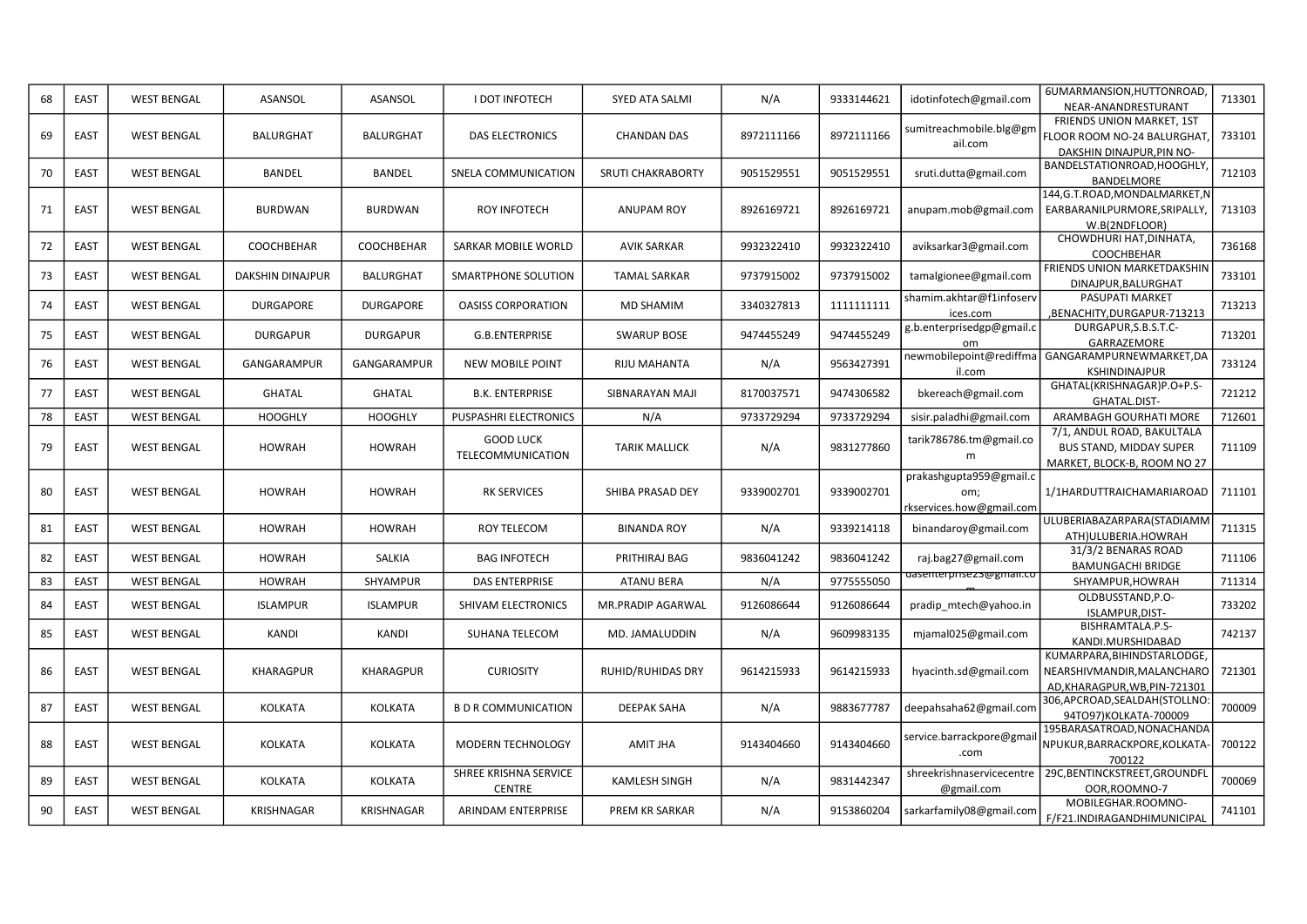| 91  | EAST         | <b>WEST BENGAL</b> | MALDA                 | MALDA            | <b>RIGHT SOLUTION</b>                         | <b>DARUL ISLAM</b>                       | N/A          | 9932487396 | .com                                    | rightsolution.malda@gmail   NETAJI SUPER MARKET1ST FLOOR<br>(NEAR S.B.I ATM), MALDA                        | 732101 |
|-----|--------------|--------------------|-----------------------|------------------|-----------------------------------------------|------------------------------------------|--------------|------------|-----------------------------------------|------------------------------------------------------------------------------------------------------------|--------|
| 92  | EAST         | <b>WEST BENGAL</b> | NORTH 24 PARAGANAS    | ASHOKNAGAR       | <b>RUPA COMMUNICATION</b>                     | <b>SUJAY KARMAKAR</b>                    | N/A          | 9153070071 | sujaykarmakar66@gmail.co<br>m           | ASHOK NAGAR, JESSORE ROAD,3<br>NO. RAIL GATE, NORTH 24 PGS.                                                | 743222 |
| 93  | EAST         | <b>WEST BENGAL</b> | PURBA MEDINIPUR       | HALDIA           | <b>BRIGHT CONSTRUCTION</b>                    | <b>BIJAY DAS</b>                         | 9933338037   | 9933338037 | bijay.das2015@gmail.com                 | CHAITANYAPUR, SUTAHATA,<br>HALDIANEAR SBI BRANCH,<br>CHAITANYAPUR                                          | 721645 |
| 94  | EAST         | <b>WEST BENGAL</b> | <b>PURULIA</b>        | ADRA             | <b>BISWA BARTA</b>                            | <b>ANKIT CHOWDHARY</b>                   | N/A          | 7501039693 | servicentre.adra@gmail.co               | OLD RAILWAY MARKET, POST:<br>ADRA, DISTRICT: PURULIA                                                       | 723121 |
| 95  | EAST         | <b>WEST BENGAL</b> | <b>PURULIA</b>        | PURULIA          | <b>COMPLETE SOLUTIONS</b>                     | MR.KAMLESH KUMAR<br>SHARMA               | 9800311074   | 9800005562 | sharma.kamlesh5562@gma<br>il.com        | P.N.GHOSHSTREETBALAJIMARJET                                                                                | 723101 |
| 96  | EAST         | <b>WEST BENGAL</b> | <b>RAMPURHAT</b>      | <b>RAMPURHAT</b> | RAJUSERVICE CENTRE                            | SABER ALI KHAN                           | N/A          | 8926308384 | rajuservice_centre84@yah<br>oo.in       | RAMPURHATNEWBUSSTAND                                                                                       | 731224 |
| 97  | EAST         | <b>WEST BENGAL</b> | <b>RANIGUNJ</b>       | RANIGUNJ         | OM ENTERPRISE                                 | <b>BABLOO YADAV</b>                      | 3412442777   | 8514977900 | omenterprise.raniganj@gm<br>ail.com     | 30, N.S.B.ROAD, P.O+P.S.-<br>RANIGANJ, DIST.-BURDWAN                                                       | 713347 |
| 98  | EAST         | <b>WEST BENGAL</b> | SILIGURI              | <b>SILIGURI</b>  | PROTECH COMPUTERS                             | MD SHAMIM                                | 3340327813   | 1111111111 | shamim.akhtar@f1infoserv<br>ices.com    | NAZRUL SARANI, 1ST FLOOR, OPP-<br>MAYA SANYAL NURSHING<br>HOME, ASHRAM PARA, SILIGURI                      | 734001 |
| 99  | EAST         | <b>WEST BENGAL</b> | SRIRAMPORE            | SRIRAMPORE       | <b>SAGUN INFOTECH</b>                         | MR. PRIYOTOSH SAHA &<br><b>JHUMA DAS</b> | 9830056545   | 9830056545 | saguninfotech2014@gmai<br>com           | 34/A/1KALIDASBHATTACHARYALA<br>NE, GRFLOORP.O.-MANIKTALA, P.S.-<br>SRIRAMPORE                              | 712201 |
| 100 | EAST         | <b>WEST BENGAL</b> | <b>UTTAR DINAJPUR</b> | RAIGANJ          | <b>GANESH MOBILE SERVICE</b><br><b>CENTRE</b> | <b>GANESH MANDAL</b>                     | N/A          | 9800524506 | reachcare.rnj@gmail.com                 | CENTRAL MARKET (STALL NO-<br>105), RAIGANJ, UTTAR DINAJPUR                                                 | 733134 |
| 101 | <b>NORTH</b> | DELHI              | DELHI                 | DELHI            | M3 MOKSH MEGA MART                            | <b>AMIT JAIN</b>                         | 9999799365   | 9999799365 | m3shreemahavirenterprise<br>s@gmail.com | SHOP NO 8, EAST AZAD NAGAR,<br>MAIN JAIN MANDIR, ROAD,<br><b>KRISHNA NAGAR D</b>                           | 110051 |
| 102 | <b>NORTH</b> | DELHI              | DELHI                 | DELHI            | SH COMMUNICATION                              | <b>MANISH</b>                            | 9268661662   | 9899978919 | shcommunication.mobile@<br>gmail.com    | 37, BASEMENT, VIKAS<br>COMPLEX, VEER<br>SAAVARKARBLOCK, MAIN VIKAS                                         | 110092 |
| 103 | <b>NORTH</b> | DELHI              | DELHI                 | MALVIYA NAGAR    | <b>MOBILE PLANET</b>                          | <b>JITENDER</b>                          | 011-40518489 | 9871652076 | jitenderkumar127@gmail.c<br>om          | NIL-57, GF, MALVIYA NAGAR                                                                                  | 110017 |
| 104 | <b>NORTH</b> | DELHI              | DELHI                 | <b>ROHINI</b>    | <b>MOBIFONE</b>                               | <b>MUKESH SAINI</b>                      | 9311474373   | 9311474373 | mobifone.mukesh@gmail.c<br>om           | BLOCK G-3, PLOT NO.-73, SEC-<br>16, ROHINI                                                                 | 110089 |
| 105 | <b>NORTH</b> | GOA                | <b>PONDA</b>          | <b>PONDA</b>     | <b>SAIF ENTERPRISES</b>                       | <b>FAIYAZ ALAM</b>                       | 9175158894   | 9175158894 | ezazahmed71@yahoo.in                    | SHOPNO.10, PRABHUTOWERUPPE<br>RBAZAR, PONDA-GOA                                                            | 403401 |
| 106 | <b>NORTH</b> | HARYANA            | AMBALA                | AMBALA           | <b>MAHAVIR TRADERS</b>                        | <b>ROHIT JAIN</b>                        | 9541595415   | 9068189590 | rjain_1985@yahoo.com                    | 5252 ANAJ MANDI AMBALA                                                                                     | 133001 |
| 107 | <b>NORTH</b> | HARYANA            | <b>FARIDABAD</b>      | BALLABHGARH      | DAKESH TELECOM                                | <b>MAHESH KUMAR</b>                      | 8285930090   | 8285930090 | dakeshtelecom13@gmail.c<br>om           | SBS TOWER FF SHOP NO-4<br>,SHAYAM COLONY, 100 FT ROAD                                                      | 121004 |
| 108 | <b>NORTH</b> | HARYANA            | <b>FARIDABAD</b>      | FARIDABAD        | AXE TELECOM                                   | NARESH GOYAL                             | 9717277278   | 9717277278 | axetelecom10@gmail.com                  | 1098, PURANENCLAVE, OLDFARIDA<br>BADMAINMARKET, NEAROILMILE                                                | 121002 |
| 109 | <b>NORTH</b> | <b>HARYANA</b>     | <b>GURGOAN</b>        | <b>GURGOAN</b>   | <b>KANAK COMMUNICATION</b>                    | YUGAL GOEL                               | N/A          | 8826388446 | kanakcommunication@yah<br>oo.com        | NEARGANGAAPARTMENT,OPP.HA<br>RYANAROADWAYSWORKSHOP,M<br>ATAROAD, GURDAON, HARYANA                          | 122001 |
| 110 | <b>NORTH</b> | <b>HARYANA</b>     | <b>HISAR</b>          | <b>HISAR</b>     | <b>STARTECH SOLUTIONS</b>                     | <b>ARUN GINOTRA</b>                      | 8930057407   | 8930057407 | arunginotra@gmail.com                   | #5 VIDEO MARKET RAJESH TV<br><b>REPAIRING</b>                                                              | 125001 |
| 111 | <b>NORTH</b> | HARYANA            | <b>JIND</b>           | JIND             | <b>DHINGRA SERVICES</b>                       | <b>ASHOK DHINGRA</b>                     | N/A          | 9812420108 | adhingra84@gmail.com                    | OPP.AXISBANKATM,OLDBUSSTAN<br>D, JIND                                                                      | 126102 |
| 112 | <b>NORTH</b> | <b>HARYANA</b>     | KARNAL                | KARNAL           | <b>LUXMI TELECOM</b>                          | <b>VIKAS</b>                             | 9728463728   | 9728463728 | vikas.sadhar124@gmail.co                | MUGAL CANAL SHOP NO.270<br>BACK SIDE SANDHU MARKET NEAR<br>MUGAL CANAL&MATA BASANTI<br><b>MANDIR GAMRI</b> | 132001 |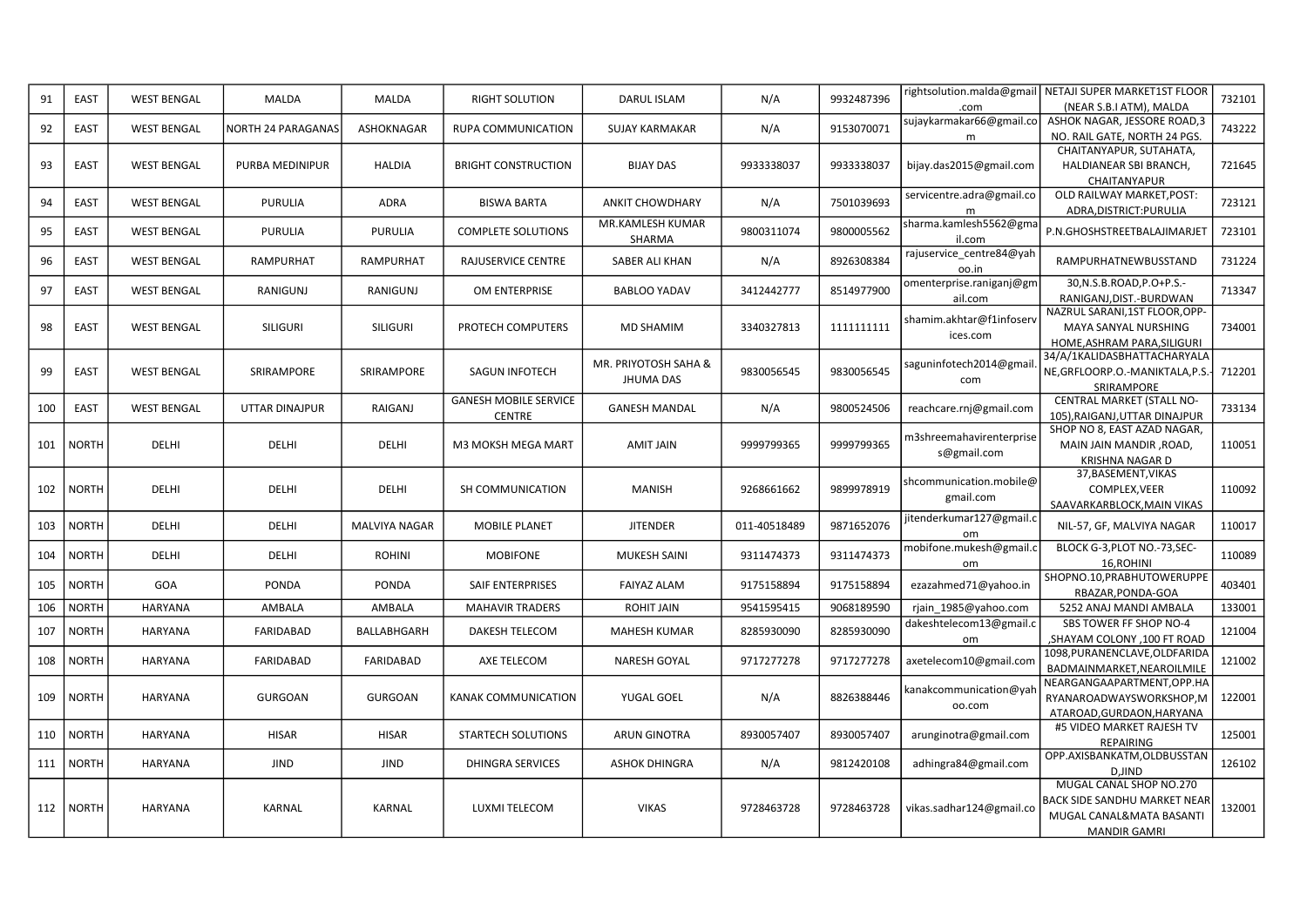| 113 | <b>NORTH</b> | <b>HARYANA</b>           | KURUKSHETRA      | <b>KURUKSHETRA</b> | SAINI COMPUTER CARE                         | <b>VIKRAM SAINI</b>    | 9996226462   | 8222820668 | sainicomputercare@gmail<br>com           | SHOP NO. 9 RAJ MAHAL COMPLEX<br>OPP. MAIN POST OFFICE RAILWAY<br>ROAD KURUKSHETRA (HARYANA)               | 136118 |
|-----|--------------|--------------------------|------------------|--------------------|---------------------------------------------|------------------------|--------------|------------|------------------------------------------|-----------------------------------------------------------------------------------------------------------|--------|
| 114 | <b>NORTH</b> | HARYANA                  | PALWAL           | <b>HODAL</b>       | SHRI TYAGI JI<br>COMMUNICATION              | <b>UMESH MANGLA</b>    | 9812659700   | 9812659700 | umeshmanglapk@gmail.co<br>m              | GAUSHALA MARKET, SHOP NO. 27<br><b>HODAL</b>                                                              | 121106 |
| 115 | <b>NORTH</b> | <b>HARYANA</b>           | PALWAL           | PALWAL             | <b>SUMIT MOBILE SOLUTION</b>                | <b>VIRENDER SINGH</b>  | 9996132924   | 9996132924 | redingtonpalwal@gmail.co                 | NEAR BHAWAN KUND, OLD G T<br><b>NEAR WATER TANK</b>                                                       | 121102 |
| 116 | <b>NORTH</b> | HARYANA                  | PANCHKULA        | PANCHKULA          | SHIVAM COMMUNICATION                        | <b>SURESH KUMAR</b>    | 0172-4664765 | 9501644700 | htcservice.panchkula@gma<br>il.com       | SCO-270 F.F SEC-14 PANCHKULA<br>NEAR BY BLUE DART OFFICE                                                  | 134109 |
| 117 | <b>NORTH</b> | HARYANA                  | <b>PANIPAT</b>   | PANIPAT            | ROHILLA COMMUNICATION                       | <b>NAVEEN ROHILLA</b>  | 9255583162   | 9255583162 | panipatnaveen@gmail.com                  | OPP.SUGERMILLGATE, GOHANARC<br><b>ADPANIPAT</b>                                                           | 132103 |
| 118 | <b>NORTH</b> | HARYANA                  | REWARI           | REWARI             | <b>NEW BHARDWAJ</b><br><b>COMMUNICATION</b> | PANKAJ BHARDWAJ        | 9896772929   | 9467626629 | pankaj.newbhardwaj@gma<br>il.com         | SHOP NO 366, NAI WALI CHOWK<br><b>NAI WALI CHOWK</b>                                                      | 123401 |
| 119 | <b>NORTH</b> | HARYANA                  | <b>SIRSA</b>     | <b>SIRSA</b>       | <b>ARZ ENTERPRISES</b>                      | <b>JASWINDER SINGH</b> | 8572036220   | 9896236220 | arzenterprises.sirsa@gmail<br>com        | GALI LEKH SINGH WALI, SHIV<br>CHOWNK, SIRSASEHGAL COMPLEX<br><b>SIRSA</b>                                 | 125055 |
| 120 | <b>NORTH</b> | HARYANA                  | YAMUNANAGAR      | YAMUNA NAGAR       | <b>CELLPOINT</b>                            | <b>MANOJ DHIMAN</b>    | 9813923239   | 9813923239 | cellpoint.dhiman95@gmail<br>com          | <b>CELLPOINT</b>                                                                                          | 135001 |
| 121 | <b>NORTH</b> | HP                       | <b>BADDI</b>     | <b>BADDI</b>       | UNIQUE COMMUNICATION                        | <b>PAPPU PRASAD</b>    | N/A          | 9817505333 | uniquecommunication333<br>@gmail.com     | SAIROADAZADMARKETNEARWINE<br>SHOPBADDIHIMACHALPRADESH                                                     | 173205 |
| 122 | <b>NORTH</b> | HP                       | KANGRA           | KANGRA             | <b>SAINI MOBILE STORE</b>                   | MR MADAN KUMAR         | N/A          | 8262895792 |                                          | OPPOSTEZAMANABADROADNEAR<br>sainimobilestore@yahoo.in POLTECHNICALCOLLEGEDHARMAS<br><b>HALAROADKANGRA</b> | 176001 |
| 123 | <b>NORTH</b> | HP                       | MANDI            | <b>MANDI</b>       | SHRI GURU KRIPA COMM.                       | <b>JASWANT SINGH</b>   | N/A          | 9817135641 | jaswant3002@gmail.com                    | SHOPNO12,SBICOMPLEX.GHANDH<br>ICHOWKMANDIH.P                                                              | 175001 |
| 124 | <b>NORTH</b> | HP                       | SUNDERNAGAR      | SUNDERNAGAR        | PREM RADIO SERVICE                          | MR. PREM SINGH JAMWAL  | 9129138892   | 9857457450 | hp041600911@gmail.com                    | LALITCHOWK, NEWRPOLICESTATIO<br>N, SUNDERNAGAR, DISTTMANDI, HI<br>MACHAL                                  | 175018 |
| 125 |              | NORTH JJAMMU AND KASHMIR | J&K              | J&K                | PRINCE MOBILE CARE                          | <b>MR YOUNUS</b>       | N/A          | 9906525895 | mohdpsh@gmail.com                        | DAGA BUILDING MASUIMA BAND<br>NEAR PUNJAB BANK RATION GHAT<br><b>LAL CHOWK 190001</b>                     | 190001 |
| 126 |              | NORTH JAMMU AND KASHMIR  | JAMMU            | JAMMU              | <b>DUTTA ENTERPRISES</b>                    | <b>RAJIV DUTTA</b>     | N/A          | 9858585586 | mail.com                                 | sanjayduttakooljammu@g SHOPENTERPRISESSHOPNO7GENR<br>EALBUSSTANDJAMMU                                     | 180001 |
| 127 | <b>NORTH</b> | JAMMU AND KASHMIR        | <b>KATHUA</b>    | <b>KATHUA</b>      | <b>MAHAVIR MOBILE CARE</b>                  | YOGESH                 | N/A          | 9419168957 | yogeshtaak.1@gmail.com                   | GOVINDSARROADKATHUA                                                                                       | 184102 |
| 128 | <b>NORTH</b> | <b>MAHARASHTRA</b>       | <b>PUNE</b>      | <b>PUNE</b>        | SHUBHADA ENTERPRISES                        | MR. MAYUR GOLAP        | 9921144869   | 9921144869 | mayurgolap9@gmail.com                    | 20/1, PUNAYINAGAR, SHEVANTAHE<br>IGHTS, SHOPNO.16, NEARAHILYADE<br>VICHOWK, SATARAROAD, PUNE              | 411043 |
| 129 | <b>NORTH</b> | <b>PUNJAB</b>            | AMRITSAR         | AMRITSAR           | A.S MOBILE SERVICE                          | SUNDEEP SINGH          | N/A          | 1835003114 | asmobileservice@gmail.co<br>m            | SHOPNO202NDFLOORDEENDYALL<br>PADYACOMPLEXBHANDARIBRIDG                                                    | 143001 |
| 130 | <b>NORTH</b> | <b>PUNJAB</b>            | AMRITSAR         | AMRITSAR           | <b>CELL POINT</b>                           | SAHIL ARORA            | 9803154311   | 9803154311 | cellpointamritsar@gmail.co               | 201, SUNRISE PLAZA COPPER<br>ROAD .AMRITSAR                                                               | 143001 |
| 131 | <b>NORTH</b> | <b>PUNJAB</b>            | <b>BATALA</b>    | <b>BATALA</b>      | SHREE BAWA LAL JI MOBILE<br>REPAIR          | <b>RAJINDER KUMAR</b>  | N/A          | 9855951010 | shreebawalalajimobilerepa<br>r@yahoo.com | OPP.MAHARAJAMARKET, BACKSID<br>EBALHONDA, NEARBUSSTAND, JAL<br>ANDHERROADBATALA                           | 143505 |
| 132 | <b>NORTH</b> | <b>PUNJAB</b>            | CHANDIGARH       | CHANDIGARH         | AKS TELECOM                                 | MR.KAPIL               | 9888202088   | 9780101057 | kapilrana9888@gmail.com                  | QUITE OFFICE 1 SEC-35A<br>CHANDIGARH                                                                      | 160036 |
| 133 | <b>NORTH</b> | <b>PUNJAB</b>            | DORAHA           | <b>DORAHA</b>      | <b>BENIPAL TELECOM</b>                      | SANDEEP BENIPAL        | 9872074676   | 9872074676 | benipalsandeep29@yahoo.<br>in.           | BENIPAL TELECOM JAIPURA ROAD<br><b>DORAHA</b>                                                             | 141421 |
| 134 | <b>NORTH</b> | <b>PUNJAB</b>            | <b>FEROZEPUR</b> | <b>FEROZEPUR</b>   | <b>SUPERFINE SERVICES</b>                   | DEEPAK KUMAR           | 8437205151   | 9815130722 | deepfzr@gmail.com                        | SHOP NO 54, UDHAMSINGH<br><b>MARKET FEROZPUR</b>                                                          | 152002 |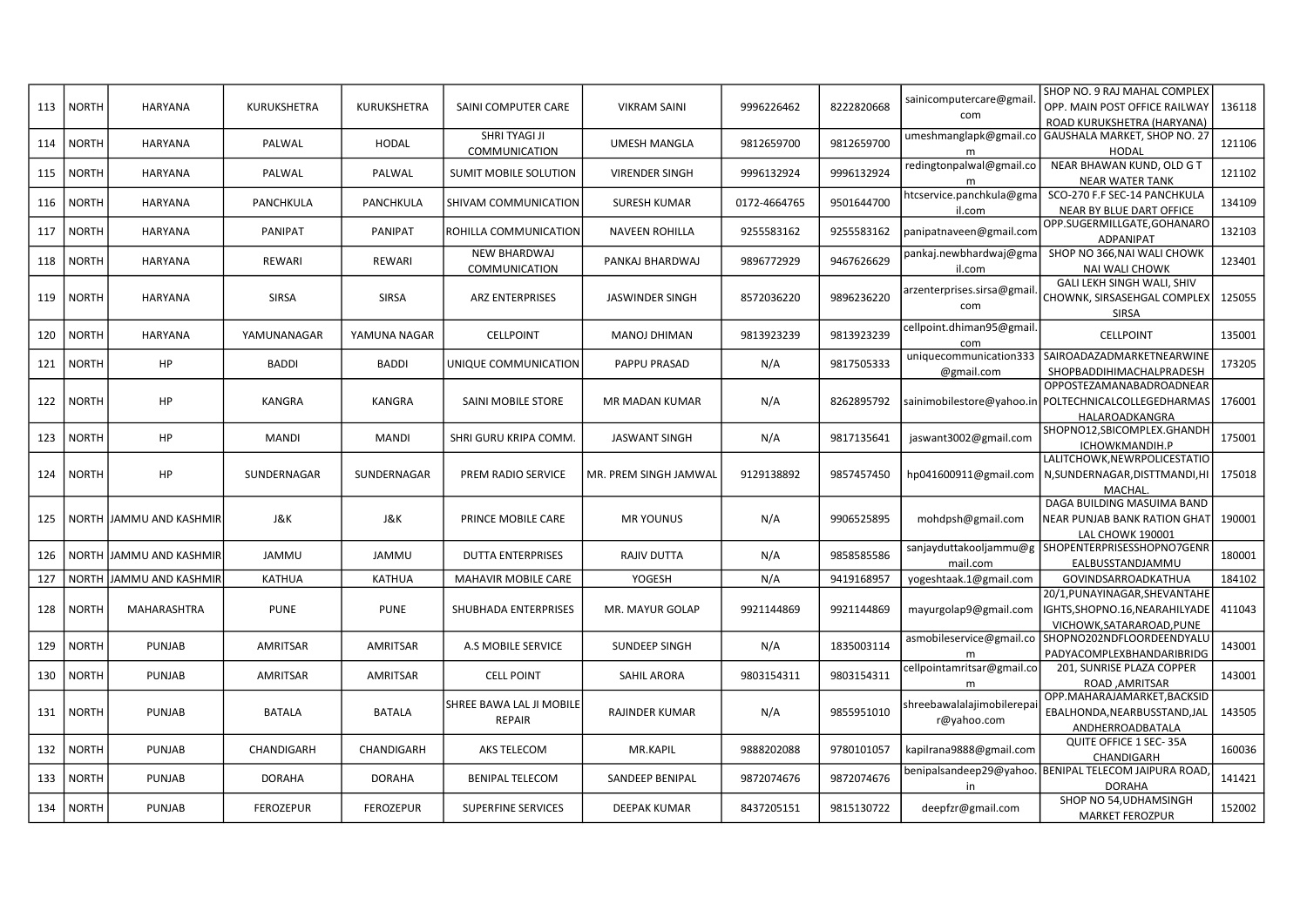| 135 | <b>NORTH</b> | <b>PUNJAB</b>    | <b>GURDASPUR</b>     | <b>GURDASPUR</b>     | <b>INDERJIT TRADERS</b>                  | <b>INDERJIT SINGH</b>  | N/A         | 9256602073 | in                               | inderjit_traders@yahoo.co. SHOPNO67SAHOWALIACOMPLEXS<br>ADARBAZARGURDASPUR                      | 143521 |
|-----|--------------|------------------|----------------------|----------------------|------------------------------------------|------------------------|-------------|------------|----------------------------------|-------------------------------------------------------------------------------------------------|--------|
| 136 | <b>NORTH</b> | <b>PUNJAB</b>    | <b>HOSHIARPUR</b>    | <b>HOSHIARPUR</b>    | <b>BAGGA TELETRON</b>                    | PANKAJ BAGGA           | N/A         | 9888922602 | pankaj.bagga1984@yahoo.<br>co.in | KHARAKHUCHOWNK, NEARPARTA<br>PCHOWNK, HOSHIARPUR                                                | 146001 |
| 137 | <b>NORTH</b> | <b>PUNJAB</b>    | <b>HOSHIARPUR</b>    | DASUYA               | SABI TELECOM                             | MAWINDER PAL SINGH     | 97817269900 | 9803777747 | smeharban@yahoo.com              | NEAR PNB ATM , MIANI<br>CHUNGI, GURUNANAK MARKET<br><b>DASUYA</b>                               | 144205 |
| 138 | <b>NORTH</b> | <b>PUNJAB</b>    | <b>JALANDHAR</b>     | JALANDHAR            | <b>GOPAL TELECOM</b>                     | <b>GOPAL KRISHAN</b>   | N/A         | 9888310351 | telecom.gopal0@gmail.co<br>m     | EG-<br>796, MANDIROAD, NEARRAILWAYS<br>TATIONJALANDHAR                                          | 144001 |
| 139 | <b>NORTH</b> | <b>PUNJAB</b>    | <b>JALHANDAR</b>     | JALHANDAR            | RAVI TELECOM                             | <b>RAVI PAL</b>        | 988003866   | 9815763913 | ravitelecom@yahoo.in             | SHOP NO 3, BHAGAT SING CHOCK<br>ROAD, PHAGWARA GATE, NEAR<br>UNITED ELECTRONIC , JALANDHER      | 144001 |
| 140 | <b>NORTH</b> | <b>PUNJAB</b>    | LUDHIANA             | LUDHIANA             | <b>DHIR ELCETRONICS</b>                  | <b>GURJIT SINGH</b>    | N/A         | 9988991012 | dhirrobin@yahoo.co.in            | GOWSHALLAROAD, NEARDIVNO.3                                                                      | 141008 |
| 141 | <b>NORTH</b> | <b>PUNJAB</b>    | LUDHIANA             | LUDHIANA             | <b>GOGNA TELETRON</b>                    | <b>VIKAS GOGNA</b>     | N/A         | 9888948201 | gognav@yahoo.com                 | POLICELINE, OPPGAITNUMBER2, CI<br>VILLINE, LUDHIANA                                             | 141001 |
| 142 | <b>NORTH</b> | <b>PUNJAB</b>    | <b>MOGA</b>          | <b>MOGA</b>          | <b>GURU KIRPA MOBILE</b><br>REPAIRING    | <b>HARPREET SINGH</b>  | N/A         | 9781934008 | preetv09@yahoo.com               | MAINBAZAR, COURTROAD, OPP.NA<br>GARCOUNCIL, MOGA                                                | 142001 |
| 143 | <b>NORTH</b> | <b>PUNJAB</b>    | MOHALI               | <b>DERABASSI</b>     | <b>EXCELLENT MOBILE CARE</b>             | ROBIN JOHN             | 1762531965  | 8968172232 | rjohn600@gmail.com               | SHANI MADIR ROAD NEAR A<br>MOBILE ZONECHABRA<br><b>SWEETSDERABASSI</b>                          | 140507 |
| 144 | <b>NORTH</b> | <b>PUNJAB</b>    | PATHANKOT            | PATHANKOT            | SHRI RAM TELECOM                         | MR. DEEPAK MAHAJAN     | N/A         | 9855244486 | danishmhjn1@gmail.com            | BCBLOCKSHOPNO9OPPOSITEKALl<br>PETROLPUMPDALHOUSIEROAD                                           | 145001 |
| 145 | <b>NORTH</b> | <b>PUNJAB</b>    | PATIALA              | PATIALA              | DUGGAL COMMUNICATION                     | <b>GAGANDEEP SINGH</b> | N/A         | 9501110002 | gsduggal5828@gmail.com           | #211,SANOURIADDA,NEARPATROL<br>PUMP.PATIALA                                                     | 147001 |
| 146 | <b>NORTH</b> | <b>PUNJAB</b>    | PATIALA              | SAMANA               | <b>RANA WATCH</b>                        | KANWAL                 | 9888012977  | 9888012977 | kawalgsm408@gmail.com            | RANA WATCH CO.NEW BUS<br><b>STAND SAMANA</b>                                                    | 147101 |
| 147 | <b>NORTH</b> | <b>PUNJAB</b>    | PHAGWARA             | PHAGWARA             | YASH MOBILE                              | <b>HARINDER SINGH</b>  | N/A         | 9592177474 | harindershahi 7474@gmail<br>com  | YASHTELECOM,1STFLOOR,ESSPEE<br>HEIGHT, UPPERFLOORPUNJAB&SIN<br><b>DBANK</b>                     | 144401 |
| 148 | <b>NORTH</b> | <b>PUNJAB</b>    | RAJPURA              | RAJPURA              | MUKHEJA MOBILE CARE                      | <b>KAPIL MUKHEJA</b>   | N/A         | 9780600303 | kapilmukheja@yahoo.com           | NEAROBCBANKKALKAROADRAJPU<br>RA                                                                 | 140401 |
| 149 | <b>NORTH</b> | RAJASTHAN        | ALWAR                | ALWAR                | HIMANSHI MOBILE SERVICE<br><b>CENTER</b> | MR. PANKAJ SHARMA      | 9352319926  | 9352319926 | pankaj.rwt@gmail.com             | SHOP.NO.-<br>2, NEARJAINMANDIR, SCHEMENO.<br>10SHOPPINGCENTER, ALWAR(RAJ)<br>301001             | 301001 |
| 150 | <b>NORTH</b> | RAJASTHAN        | <b>BEHROAR</b>       | <b>BEHROAR</b>       | <b>MANISHA</b><br>COMMUNICATION          | <b>MAN MOHAN SAINI</b> | N/A         | 9829238990 | mmsaini143@gmail.com             | 1STFLOORCHOUDHARYCOMPLEXN<br>H.8BEHROR(RAJ.)301701                                              | 301701 |
| 151 | <b>NORTH</b> | <b>RAJASTHAN</b> | <b>BHAWANI MANDI</b> | <b>BHAWANI MANDI</b> | <b>SUMIT COLLECTION</b>                  | <b>SUMIT SHARMA</b>    | 9887240648  | 9887240648 | sumit.sharma5350@gmail<br>com    | SHOP NO. G14; MADHAV RAO<br>SINDHIYA COMPLEX; BHAWANI<br>MANDI ; DIST. JHALAWAR PIN -<br>326502 | 326502 |
| 152 | <b>NORTH</b> | <b>RAJASTHAN</b> | <b>BUNDI</b>         | <b>BUNDI</b>         | <b>SHREE SERVICE</b>                     | DHARMENDRA JAIN        | 9214863141  | 9214863141 | shreeservice673@gmail.co<br>m    | NAGDI BAZAAR, NEAR OF<br><b>GANGWAL BHAWAN, BUNDI</b>                                           | 323001 |
| 153 | <b>NORTH</b> | RAJASTHAN        | CHITTORGARH          | CHITTORGARH          | KAPILA DIGITAL ZONE                      | PRADEEP KUMAWAT        | 9414497801  | 9414497801 | kapiladigital@yahoo.com          | 3,MEERANAGAR,OPPOSITEÂ POLIC<br>ECOMMISSIONERGATE, CHITTORG<br>ARH(RAJ)-312001                  | 312001 |
|     | 154   NORTH  | RAJASTHAN        | <b>CHURU</b>         | <b>CHURU</b>         | <b>GURUKRIPA ENTERPRISES</b>             | <b>RANVEER REWAD</b>   | 8432726812  | 8432726812 | ranveerrewad@gmail.com           | 131, MAHAVEER PLAZA CHURU                                                                       | 331001 |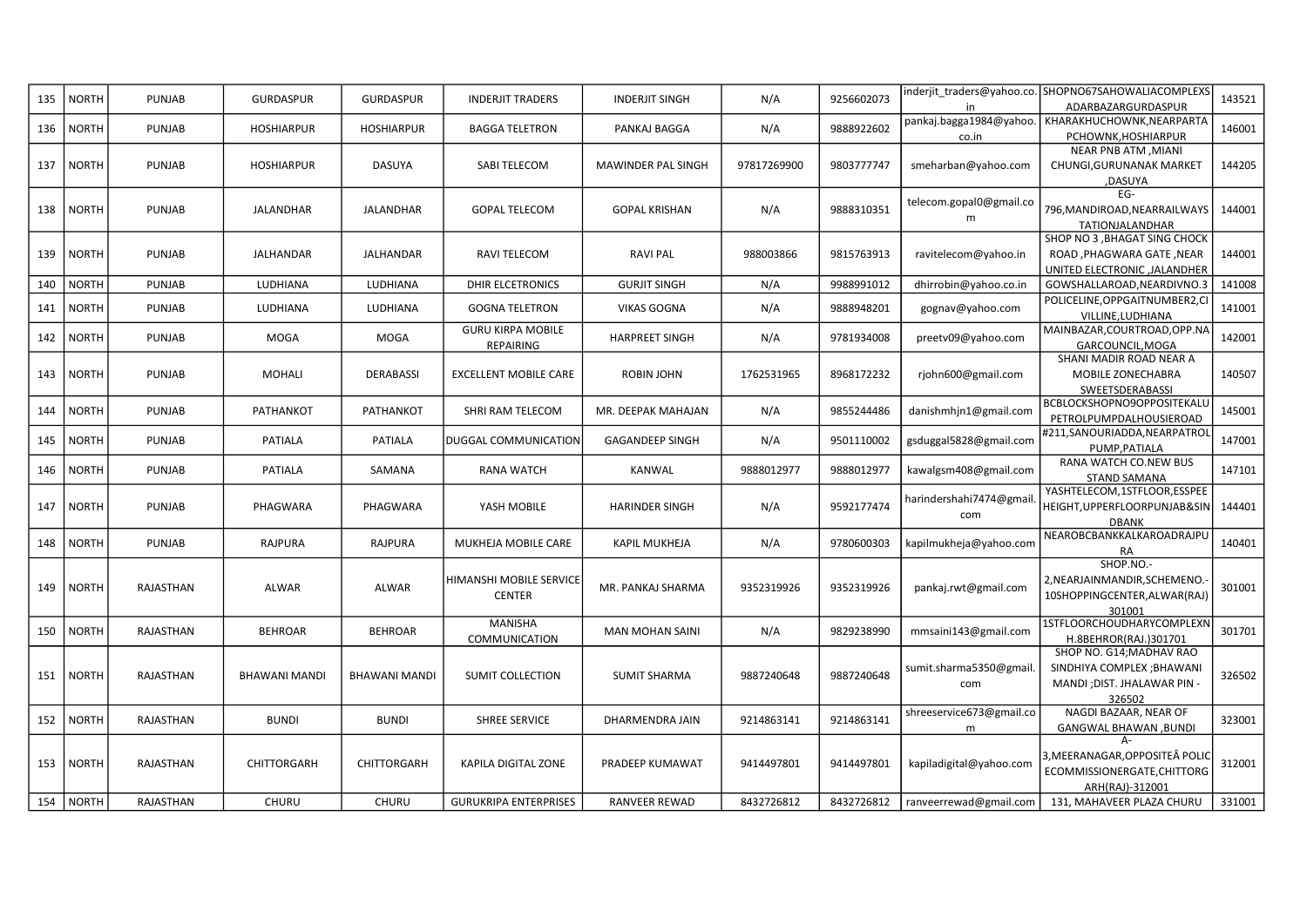|     |              |                  |                     |                  | <b>TANU MOBILE &amp;</b>    |                           |              |            |                           | RIDDHI SIDDHI COMPLEX, OPP.                                   |         |
|-----|--------------|------------------|---------------------|------------------|-----------------------------|---------------------------|--------------|------------|---------------------------|---------------------------------------------------------------|---------|
| 155 | <b>NORTH</b> | <b>RAJASTHAN</b> | <b>DAUSA</b>        | <b>DAUSA</b>     | <b>ENTERPRISES</b>          | <b>TILAK SHEETI</b>       | 01427-220901 | 9828544652 | tannu.mobile@gmail.com    | KHAADI BHANDHAR SHOROOM<br><b>DAUSA</b>                       | 303303  |
| 156 | <b>NORTH</b> | <b>RAJASTHAN</b> | HANUMANGARH         | HANUMANGARH      | SHREE SHYAM                 | MR. NARENDER WADHWA       | 9649002000   | 9649002000 | narander_wadhwa@yahoo     | NEARRAJIVCHAUK, HANUMANGAD                                    | 335512  |
|     |              |                  |                     |                  | <b>COMMUNICATION WORLD</b>  |                           |              |            | .com                      | HJN.RAJASTHAN-335512                                          |         |
|     |              |                  |                     |                  |                             |                           |              |            |                           | SMART TECH SOLUTION, ABOVE                                    |         |
| 157 | <b>NORTH</b> | <b>RAJASTHAN</b> | HANUMANGARH         | HANUMANGARH      | <b>SMART TECH SOLUTION</b>  | <b>JITENDER</b>           | 9414332655   | 9414332655 | jitenderjhorar@gmail.com  | SUDHIR TEA STALL, MAIN BUS                                    | 335513  |
|     |              |                  |                     |                  |                             |                           |              |            |                           | STAND, HANUMANGARH TOWN                                       |         |
|     |              |                  |                     |                  |                             |                           |              |            |                           | (RAJ)                                                         |         |
|     |              |                  |                     |                  |                             |                           |              |            | maa.jagdambamobile@yah    | DIL SUKH KE TAL KE SAMNE;B-8;B-                               |         |
| 158 | <b>NORTH</b> | <b>RAJASTHAN</b> | <b>HINDAUN CITY</b> | <b>HINDAUN</b>   | MAA JAGDAMBA MOBILE         | SUBHASH SINGHAL           | 9521000029   | 9928757680 | oo.com                    | 9; SHYAM PLAZA HINDAUN CITY                                   | 322230  |
|     |              |                  |                     |                  |                             |                           |              |            |                           | DIST-KAROLIÂ - 322230                                         |         |
| 159 | <b>NORTH</b> | <b>RAJASTHAN</b> | <b>JAIPUR</b>       | <b>JAIPUR</b>    | <b>NEHA ENTERPRISES</b>     | <b>KAMAL JAIN</b>         | 0141-2790412 | 9928859090 | paras9928859090@gmail.c   | 86259 SEC 8 PRATAP NAGAR                                      | 302033  |
|     |              |                  |                     |                  |                             |                           |              |            | om                        | <b>SANGANER JAIPUR</b>                                        |         |
| 160 | <b>NORTH</b> | RAJASTHAN        | JHALAWAR            | JHALAWAR         | ROYAL MOBILE                | RAMEEZ RAJA               | 9001090030   | 9001090030 | almeer.stars@gmail.com    | ROYALMOBILEMANGALPURATEKJ                                     | 326001  |
|     |              |                  |                     |                  |                             |                           |              |            |                           | HALAWARRAJ.-326001                                            |         |
|     |              |                  |                     |                  |                             |                           |              |            |                           | SHOP NO. 101, FIRST FLOOR,                                    |         |
| 161 | <b>NORTH</b> | RAJASTHAN        | <b>JODHPUR</b>      | <b>JODHPUR</b>   | <b>KRISHNA MOBILE &amp;</b> | MR. CHANDRA SHEKHAR       | 9460330030   | 8003339034 | krishnamobilejodhpur@gm   | SHAMBU BHAWAN, SHANICHAR JI                                   | 342001  |
|     |              |                  |                     |                  | <b>ELECTRONICS</b>          |                           |              |            | ail.com                   | KA THAN, NEAR NASRANI                                         |         |
|     |              |                  |                     |                  |                             |                           |              |            |                           | CINEMA, JODHPUR                                               |         |
|     |              |                  |                     |                  |                             |                           |              |            |                           | <b>BALAJI MOBILE POINT IN FRONT</b>                           |         |
| 162 | <b>NORTH</b> | RAJASTHAN        | <b>KAROLI</b>       | KARAULI          | <b>BALAJI MOBILE POINT</b>  | MR. VIVEK MITTAL          | 9785356518   | 9785356518 | vivekmittal22@gmail.com   | OF BANK OF INDIA GULAB BAG                                    | 322230  |
|     |              |                  |                     |                  |                             |                           |              |            |                           | KAROLI-322230<br>LAXMINATHTEMPLE, NEARCLOCKT                  |         |
| 163 | <b>NORTH</b> | <b>RAJASTHAN</b> | KEKRI               | <b>KEKRI</b>     | SHRI SHYAM TELECOM          | MR. ABHISHEK GOYAL        | 9782212623   | 9782212623 | abhiaircel007@gmail.com   | OWER, TH. - KEKRI, RAJASTHAN, PIN-                            | 3001644 |
|     |              |                  |                     |                  |                             |                           |              |            |                           | 305404                                                        |         |
|     |              |                  |                     |                  | GOYAL MOBILEÂ &             |                           |              |            | zengoyalmobile.kota@gma   |                                                               |         |
| 164 | <b>NORTH</b> | <b>RAJASTHAN</b> | <b>KOTA</b>         | <b>KOTA</b>      | <b>ELECTRONICS</b>          | MR ASHOK GOYAL/MANISH     | N/A          | 9782484688 | il.com                    | <b>NA</b>                                                     | 324007  |
|     |              |                  |                     |                  |                             |                           |              |            |                           | 155; KUMHARON KI BASTI; WARD                                  |         |
| 165 | <b>NORTH</b> | RAJASTHAN        | <b>KOTPUTALI</b>    | <b>KOTPUTALI</b> | <b>RAJPUT MOBILE</b>        | <b>HEMANT KUMAR</b>       | 8505002002   | 8505002002 | rajputtelecom2002@gmail   | NO.13;KESHAVNAGAR; TH:-                                       | 303108  |
|     |              |                  |                     |                  |                             |                           |              |            | com                       | KOTPUTLI; RAJASTHAN PIN-                                      |         |
|     |              |                  |                     |                  |                             |                           |              |            | rudraksh.kankroli@live.co | 145 SURBHI COMPLEX, NEAR                                      |         |
| 166 | <b>NORTH</b> | RAJASTHAN        | RAJSAMAND           | <b>KANKROLI</b>  | <b>RUDRAKSH INFOSYS</b>     | <b>GAJENDRA PUROHIT</b>   | 02952-223276 | 9352569888 | m                         | JALCHAKKI NATHDWARA ROAD                                      | 313324  |
|     |              |                  |                     |                  |                             |                           |              |            |                           | <b>KANKROLI</b>                                               |         |
|     |              |                  |                     |                  | <b>BOMBAY TELECOM</b>       |                           |              |            |                           | 24, DBLOCKOPP., SANTOSHIMATA                                  |         |
| 167 | <b>NORTH</b> | RAJASTHAN        | SRI GANGANAGAR      | SRI GANGANAGAR   | <b>INSTITUTE</b>            | MR. ARVIND KUMAR          | 9982483678   | 9982483678 | soorma_ak@yahoo.com       | MANDIRNEARMATKACHAWK-                                         | 335001  |
|     |              |                  |                     |                  |                             |                           |              |            |                           | SRIGANGANAGER, PIN-335001                                     |         |
| 168 | <b>NORTH</b> | <b>RAJASTHAN</b> | <b>TONK</b>         | <b>TONK</b>      | KHUSHI ENTERPRISES          | <b>MANOJ KUMAR TIKWAL</b> | 9610021321   | 9610021321 | khushienterprises.tonk@re | OPP. JILA ABKARI VIBHAG SABJI                                 | 304001  |
|     |              |                  |                     |                  |                             |                           |              |            | diffmail.com              | <b>MANDI RODE GHANTAGHAR</b>                                  |         |
|     |              |                  |                     |                  |                             |                           |              | 9782261987 | balajitelecom205@gmail.c  | SHOP NO.205 FIRST FLOOR S.M.<br>LODHA COMPLEX NEAR COURT      | 400069  |
| 169 | <b>NORTH</b> | RAJASTHAN        | <b>UDAIPUR</b>      | <b>UDAIPUR</b>   | <b>BALAJI TELECOM</b>       | PREMKANT SHARMA           | 0294-5104141 |            | om                        |                                                               |         |
|     |              |                  |                     |                  |                             |                           |              |            |                           | <b>CIRCLE UDAIPUR RAJASTHAN</b><br>SHOPNO.205,KANDACOMPLEX,ME |         |
| 170 | <b>NORTH</b> | RAJASTHAN        | <b>UDAIPUR</b>      | <b>UDAIPUR</b>   | <b>MEDIA CARE</b>           | <b>VIKAS SHRIMALI</b>     | 9252600008   | 9252600008 | mediacareservice@gmail.c  | WARMOTERSLINKROADUDAIPOLE                                     | 313001  |
|     |              |                  |                     |                  |                             |                           |              |            | om                        | UDIPURPIN-313001                                              |         |
|     |              |                  |                     |                  |                             |                           |              |            | mobile_allahabad@hotmai   | 10, S.P.MARG, CIVIL LINES,                                    |         |
| 171 | <b>NORTH</b> | <b>UP EAST</b>   | ALLAHABAD           | ALLAHABAD        | <b>MOBILE HUT</b>           | <b>AMIT KOHLI</b>         | 9336660008   | 9336660008 | l.com                     | ALLAHABAD                                                     | 211001  |
|     |              |                  |                     |                  |                             |                           |              |            |                           | NEARGHANTAGHARBASHIRGANJR                                     |         |
| 172 | <b>NORTH</b> | <b>UP EAST</b>   | <b>BAHRAICH</b>     | <b>BAHRAICH</b>  | AZAD MOBILE SHOP            | ANWAR SHAFI KHAN          | 9838766005   | 9838766005 | anwar.shafi@yahoo.com     | OAD                                                           | 271801  |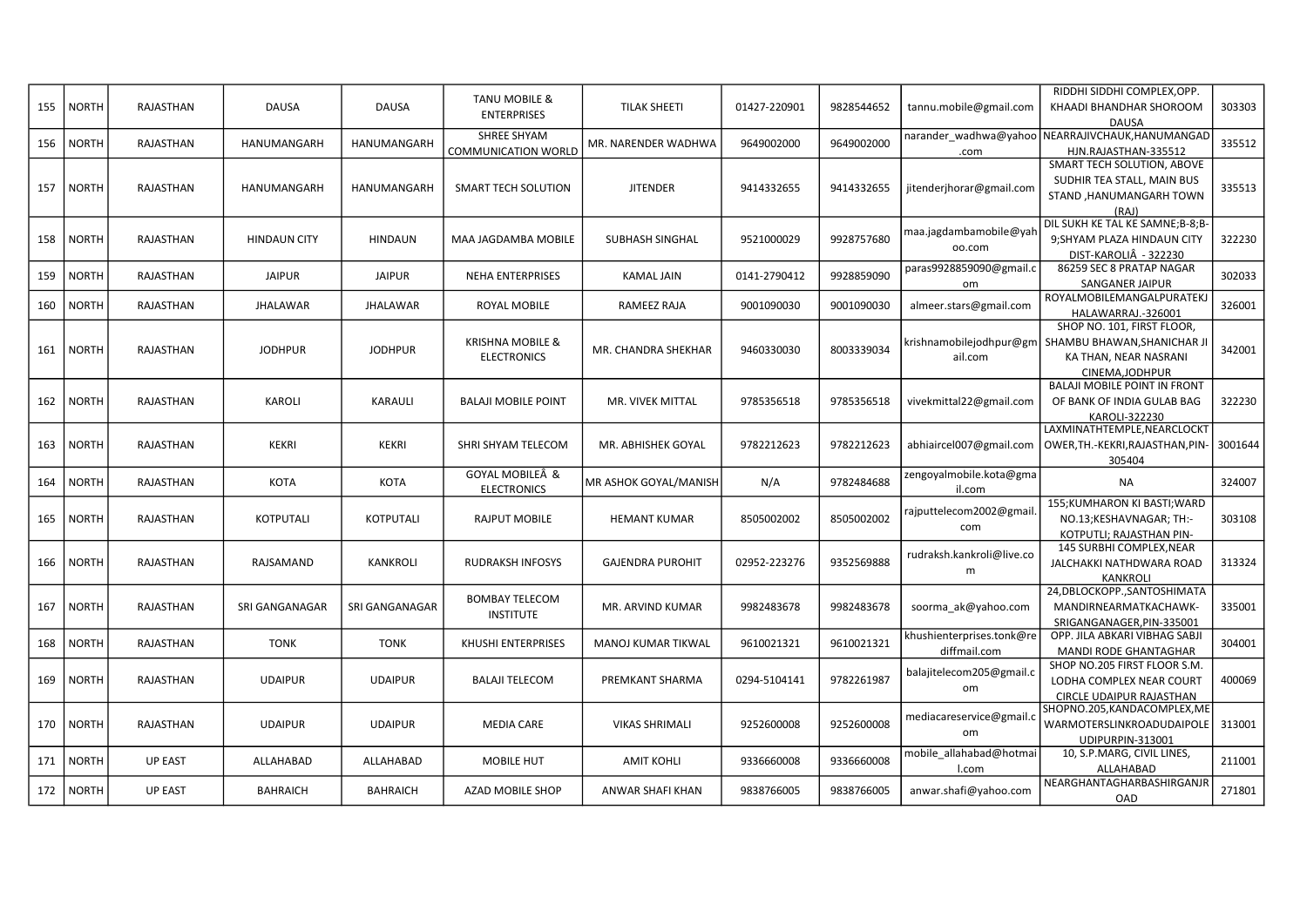|     |              |                |                  |                  |                              |                         |              |            |                           | SHOP NO -8, 1ST FLOOR, RASHEED                      |        |
|-----|--------------|----------------|------------------|------------------|------------------------------|-------------------------|--------------|------------|---------------------------|-----------------------------------------------------|--------|
| 173 | <b>NORTH</b> | <b>UP EAST</b> | <b>BARABANKI</b> | <b>BARABANKI</b> | <b>AB ELECTRONICS</b>        | <b>ATAI WARIS</b>       | 8090609221   | 8090609221 | ajazwaris@gmail.com       | INCLAVE, MUGHAL DARBAR,                             | 225001 |
|     |              |                |                  |                  |                              |                         |              |            |                           | <b>BARABANKI</b>                                    |        |
| 174 | <b>NORTH</b> | <b>UP EAST</b> | <b>BHADOHI</b>   | <b>BHADOHI</b>   | RADIANCE TECHNOLOGY          | <b>SAKET GANORKER</b>   | 9919101698   | 9919101698 |                           | HO. NO-59 AAKASH SETH                               | 221401 |
|     |              |                |                  |                  |                              |                         |              |            | radiancemzp@gmail.com     | <b>BUILDING RAJPURA BHADOHI</b>                     |        |
|     |              |                |                  |                  | <b>CHANDAN ELECTRICAL</b>    |                         |              |            |                           | AGRAWALMARKET,BUSSTAND,NE                           |        |
| 175 | <b>NORTH</b> | <b>UP EAST</b> | <b>CHOPAN</b>    | <b>CHOPAN</b>    |                              | CHANDAN                 | 8115201203   | 8115201203 | chandan231205@gmail.co    | ARARYASAMAJMANDIR, CHOPAN,                          | 231205 |
|     |              |                |                  |                  | SHOP                         |                         |              |            | m                         | DIST.-SONBHADRA                                     |        |
| 176 | <b>NORTH</b> | <b>UP EAST</b> | <b>FAIZABAD</b>  | FAIZABAD         | PARVATI TELESERVICES         | <b>RAM KUMAR</b>        | 5278-248287  | 9839465163 | ajaybansal099@gmail.com   | 7/8/69BEGUMGANJ MAQBARA                             | 224001 |
|     |              |                |                  |                  |                              |                         |              |            |                           | HEMRAJ MARKET, NEAR                                 |        |
|     |              |                |                  |                  |                              |                         |              |            | bharatenterprisesgonda@g  | <b>DUKHHARAN NATH</b>                               |        |
| 177 | <b>NORTH</b> | <b>UP EAST</b> | <b>GONDA</b>     | GONDA            | <b>BHARAT ENTERPRISES</b>    | KRISHNA KUMAR MISHRA    | 05262-222840 | 9807794071 | mail.com                  | MANDIR, OPP. CITY KOTWALI                           | 271001 |
|     |              |                |                  |                  |                              |                         |              |            |                           | <b>STATION ROAD GONDA</b>                           |        |
|     |              |                |                  |                  |                              |                         |              |            |                           | MUSIC MAHAL JP HOTEL                                |        |
| 178 | <b>NORTH</b> | <b>UP EAST</b> | <b>JAUNPUR</b>   | <b>JAUNPUR</b>   | <b>MUSIC MAHAL</b>           | <b>ISHANK GUPTA</b>     | 7379912345   | 7379912345 | ishankgupta21@gmail.com   | <b>OLANDGANJ JAUNPUR</b>                            | 222002 |
|     |              |                |                  |                  |                              |                         |              |            |                           | serviceworldknp@gmail.co SHOPNO.27OLDTAXISTANDTHEMA |        |
| 179 | <b>NORTH</b> | <b>UP EAST</b> | <b>KANPUR</b>    | <b>KANPUR</b>    | <b>SERVICE WORLD</b>         | ANOOP SINGH             | 9208020001   | 9208020001 | m                         | <b>LLKANPUR</b>                                     | 208001 |
|     |              |                |                  |                  |                              |                         |              |            |                           | D-1/C/001 SECTOR C LDA COLONY                       |        |
| 180 | <b>NORTH</b> | <b>UP EAST</b> | LUCNKNOW         | <b>LUCKNOW</b>   | AKS CARE                     | <b>AMIT KUMAR SINGH</b> | 0522-4028303 | 0          | aks.care@gmail.com        | 2ND FLOOR KANPUR ROAD                               | 226012 |
|     |              |                |                  |                  |                              |                         |              |            |                           | <b>LUCKNOW</b>                                      |        |
|     |              |                |                  |                  |                              |                         |              |            |                           | RATAN GANJ NEAR TRIVENI                             |        |
| 181 | <b>NORTH</b> | <b>UP EAST</b> | <b>MIRZAPUR</b>  | <b>MIRZAPUR</b>  | RADIANCE TECHNOLOGY          | SAKET GANORKER          | 05442-220119 | 9919101698 | radiancemzp@gmail.com     | <b>MARRIAGE HALL</b>                                | 231001 |
|     |              |                |                  |                  |                              |                         |              |            |                           | 29, GANDHIPADAVNEARB.J.P.OFFIS                      |        |
| 182 | <b>NORTH</b> | <b>UP EAST</b> | <b>SITAPUR</b>   | <b>SITAPUR</b>   | <b>GUNGUN TELECOM</b>        | MOHD. ZEESHAN KHAN      | N/A          | 9336605170 | gungun0807@gmail.com      | LALBAGCHAURAHASITAPUR(U.P.                          | 261001 |
|     |              |                |                  |                  | <b>COMPUTER &amp; MOBILE</b> | STYAM JAISWAL & AMRESH  |              |            | computer.mobileworld.rbg  | DHARMASHALAROAD, ROBERTSGA                          |        |
| 183 | <b>NORTH</b> | <b>UP EAST</b> | SONEBHADRA       | SONEBHADRA       | <b>WORLD</b>                 | MAURYA                  | 8738888859   | 8738888859 | @gmail.com                | NJUTTERPRADESH                                      | 231216 |
|     |              |                |                  |                  |                              |                         |              |            |                           | C 19/187-7, M-5, GULAB                              |        |
|     |              |                |                  |                  |                              |                         |              |            |                           | <b>BAGH, NEAR SIGRA</b>                             |        |
| 184 | <b>NORTH</b> | <b>UP EAST</b> | <b>VARANSI</b>   | <b>VARANSI</b>   | <b>MAA DURGA ELECTRONIC</b>  | <b>SOURABH SING</b>     | 9389221999   | 9389221999 | rakesh2769@hotmail.com    | THANAOPPOSITE VARUNA HOTEL                          | 221001 |
|     |              |                |                  |                  |                              |                         |              |            |                           | SIGRAVARANASI-221010                                |        |
| 185 | <b>NORTH</b> | UP WEST        | AGRA             |                  | <b>LALIT TELECOM</b>         | ANIL MISHRA             | 9634847313   | 9634847313 |                           | SADAR BAJAR AGRA OPP/AJIT                           | 282001 |
|     |              |                |                  | AGRA             |                              |                         |              |            | lalitprakash22@gmail.com  | <b>ELECTRICALS</b>                                  |        |
|     | <b>NORTH</b> | UP WEST        | AGRA             | AGRA             | SHRI KRISHNA ENTERPRISES     |                         | 9259059999   | 9259059999 | shubham.gupta828@gmail    | SHOP .2 SECOND FLOOR , KAILASH                      | 282002 |
| 186 |              |                |                  |                  |                              | SHUBHAM GUPTA           |              |            | com                       | PLAZA SHAH MARKET, AGRA                             |        |
| 187 | <b>NORTH</b> | UP WEST        | ALIGARH          | ALIGARH          | HITECH CELL SOLUTION         | <b>GAURAV MITTAL</b>    | 9319013000   | 9358837885 | hitechcellsolution1@gmail | KRISHNA COMPLEX, RAMGHAT                            | 202001 |
|     |              |                |                  |                  |                              |                         |              |            | com                       | ROAD NEAR MAHAJAN HOTAL                             |        |
| 188 | <b>NORTH</b> | <b>UP WEST</b> | <b>BAREIILY</b>  | BAREILLY         | SHRI BALA JI ENTERPRISES     | NAGENDRA SINGH          | 9259405555   | 9259405555 | dinesh@technoworlds.co.   | D-GRAND HOTEL, 172 CIVIL LINES                      | 243001 |
|     |              |                |                  |                  |                              |                         |              |            | n                         | BAREILLY                                            |        |
|     |              |                |                  |                  |                              |                         |              |            | bhushan sharma021988@     | NAFEES MANZIL NANNUMAL                              |        |
| 189 | <b>NORTH</b> | UP WEST        | <b>ETAH</b>      | <b>ETAH</b>      | <b>B.A. CARE SERVICES</b>    | <b>BHUSHAN SHARMA</b>   | 9557604669   | 9557604669 | yhoo.com                  | CHORAHA NERA DR. NIRMAL JAIN                        | 207001 |
|     |              |                |                  |                  |                              |                         |              |            |                           | <b>ETAH</b>                                         |        |
| 190 | <b>NORTH</b> | UP WEST        | <b>ETAWAH</b>    | <b>ETAWAH</b>    | SHREE PARKASH TELCOME        | <b>VIPIN YADAY</b>      | 9258737171   | 9258737171 | 888titu@gmail.com         | 104 ASHOK NAGAR ETHAWA                              | 206001 |
|     |              |                |                  |                  |                              |                         |              |            |                           | 206001                                              |        |
| 191 | <b>NORTH</b> | UP WEST        | <b>MAINPURI</b>  | <b>MAINPURI</b>  | <b>DEEP GRAPHICS</b>         | <b>NRENADR VERMA</b>    | 9045802466   | 9045802466 | deepgraphicsmainpuri@gm   | DEEP GRAPHISC SANTA BASANTA                         | 205001 |
|     |              |                |                  |                  |                              |                         |              |            | ail.com                   | <b>CHOURAHA MAINPURI</b>                            |        |
| 192 | <b>NORTH</b> | UP WEST        | <b>MATHURA</b>   | <b>MATHURA</b>   | <b>JIA ENTERPRISES</b>       | SATENDRA KUMAR          | 9058884900   | 9058884900 | jiaenterprisesmtr@gmail.c | 1 LAGPAT NAGAR NEAR YAMAHA                          | 281001 |
|     |              |                |                  |                  |                              |                         |              |            | om                        | AGENCY, N.H.2                                       |        |
| 193 | <b>NORTH</b> | UTTARAKHAND    | DEHRADUN         | DEHRADUN         | <b>TECHNO WORLDS</b>         | <b>DINESH KUMAR</b>     | 9319998802   | 9319998802 | dinesh@technoworlds.co.i  | 35CHAKRATAROAD; NEARPRABHA                          | 248001 |
|     |              |                |                  |                  |                              |                         |              |            | n                         | <b>TCINEMA</b>                                      |        |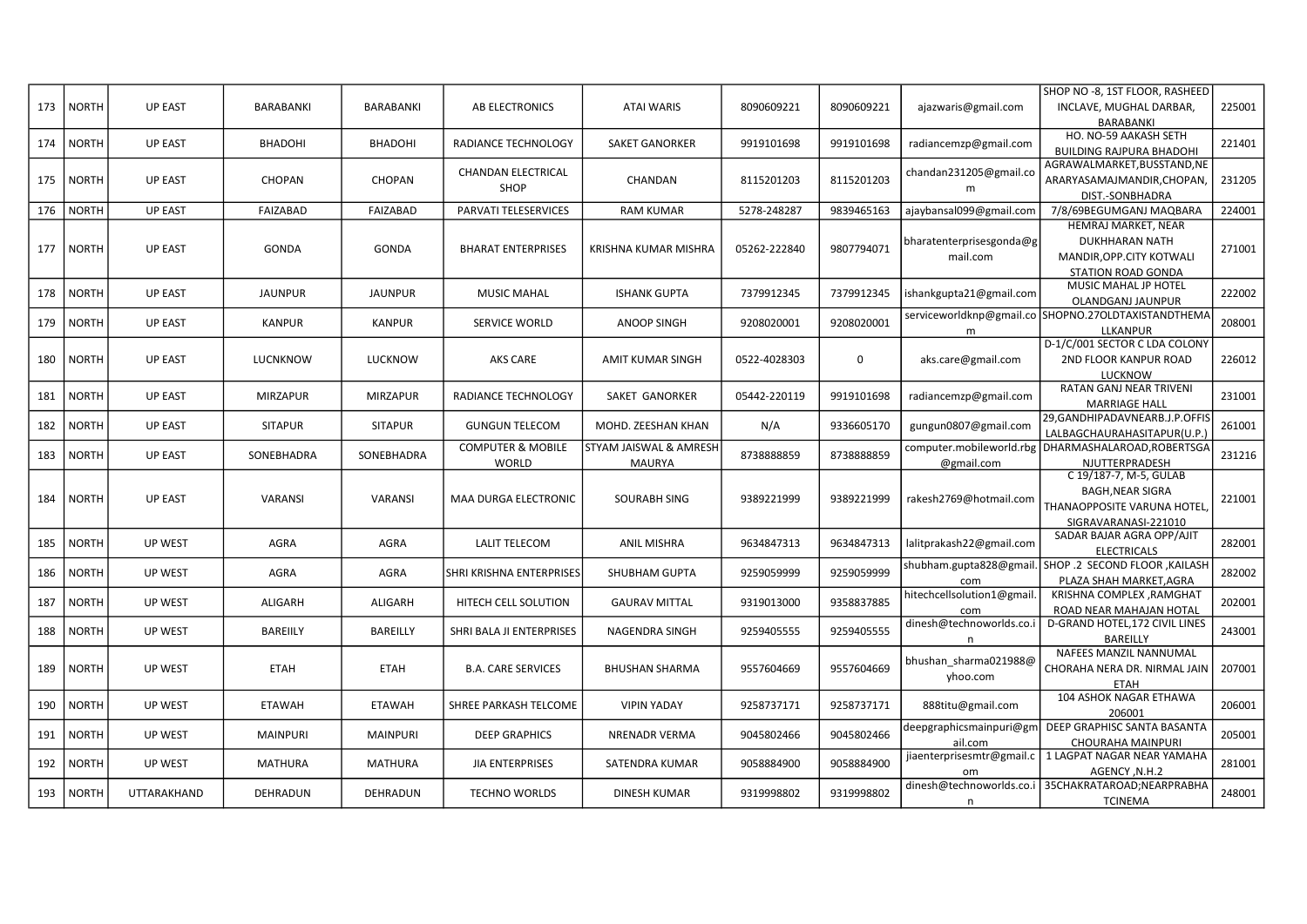|     |             |                |                    |                 |                              |                               |              |            |                             | D.NO23B-4-                                      |             |
|-----|-------------|----------------|--------------------|-----------------|------------------------------|-------------------------------|--------------|------------|-----------------------------|-------------------------------------------------|-------------|
| 194 | SOUTH       | AP             | <b>ELUR</b>        | <b>ELUR</b>     | <b>BABACELL POINT</b>        | T. VISHNU MURTHY              | N/A          | 8019199429 | tvmurthy78@gmail.com        | 63NEARSRINIVASATHEATREROAD                      | $\mathbf 0$ |
|     |             |                |                    |                 |                              |                               |              |            |                             | RRPETAELURU534002W.G.DISTA.P                    |             |
|     |             |                |                    |                 | SRI DURGA                    |                               |              |            |                             | SHOPNO:4/471,BESIDELOTMOBILE                    |             |
| 195 | SOUTH       | AP             | <b>KADAPA</b>      | <b>KADAPA</b>   | <b>COMMUNICATIONS</b>        | P.DASTAGIRI                   | N/A          | 9059488885 | giri.pro007@gmail.com       | S, NAGARAJUPETA, KADAPA, YSRDIS                 | 516001      |
|     |             |                |                    |                 |                              |                               |              |            |                             | SHOPNO.G-35, H.NO.3-5-                          |             |
|     |             |                |                    |                 |                              |                               |              |            | anucommunication4@gmai      | 484/3,ASLAMICOMPLEX,NEWPEAC                     |             |
| 196 | SOUTH       | AP             | KARIMNAGAR         | KARIMNAGAR      | ANU COMMUNICATIONS           | MR.MAJID KHAN                 | N/A          | 8374835011 | I.com                       | OCKRESTAURANT, KARIMNAGAR-                      | 505001      |
|     |             |                |                    |                 |                              |                               |              |            |                             | 505001                                          |             |
|     |             |                |                    |                 |                              |                               |              |            |                             | $26 - 3 -$                                      |             |
| 197 | SOUTH       | AP             | RAJAMUNDRY         | RAJAMUNDRY      | <b>S MOBILES</b>             | MR.CH.BALAJI                  | N/A          | 9848244596 | smobilerjy@gmail.com        | 9/1,BESIDEANANDREGENCY,RAJA                     | 533101      |
|     |             |                |                    |                 |                              |                               |              |            |                             | MUNDRY, EASTGODAVARI, AP                        |             |
|     |             |                |                    |                 |                              |                               |              |            |                             | NNKGBUILDINGUPSTAIR, OPP:SUB                    |             |
| 198 | SOUTH       | AP             | <b>TANUKU</b>      | <b>TANUKU</b>   | R.K ELECTRONICS&CELL         | T.D.V.M.KUMAR                 | N/A          | 9440593881 | tdvmkumar@yahoo.com         | COURT, TANUKU, WESTGODAWARI                     | $\mathbf 0$ |
|     |             |                |                    |                 | <b>POINT</b>                 |                               |              |            |                             | DIST, ANDRAPRADESH, 534211                      |             |
|     |             |                |                    |                 |                              |                               |              |            |                             | $9 - 3 - 131 -$                                 |             |
| 199 | SOUTH       | TELANGANA      | KHAMMAM            | KHAMMAM         | AKIRA COMMUNICATIONS         | MR.SAI SANDEEP                | 9966773056   | 9966773056 | akira.mobilecare@gmail.co   | A/1,OLDCLUBROAD,NEARSRINIVA                     | 507001      |
|     |             |                |                    |                 |                              |                               |              |            | m                           | SATHEATER, KHAMMAM, TELANGA                     |             |
|     |             |                |                    |                 |                              |                               |              |            | citifoneteleservices@gmail. | SHOPNO.17, NVELKARTRADECENTE                    |             |
| 200 | <b>WEST</b> | GOA            | PANJIM             | <b>PANJIM</b>   | <b>CITIFONE TELESERVICES</b> | <b>JOSEPH ALMEIDA</b>         | 9422062218   | 9422062218 | com                         | R, OPP-AZADMAIDAN, PANJIM-GOA                   | 403001      |
|     |             |                |                    |                 |                              |                               |              |            |                             | FF-1, SHAILABH                                  |             |
|     |             |                |                    |                 |                              |                               |              |            | delisaenterprises@gmail.co  | COMPLEX, OPP. SANJIVANI                         |             |
| 201 | <b>WEST</b> | <b>GUJARAT</b> | AHMEDABAD          | AHMEDABAD       | <b>DELISA ENTERPRISES</b>    | MR.HITESH                     | 7948001729   | 794800172  | m                           | HOSPITAL, NEAR VASTRAPUR                        | 380054      |
|     |             |                |                    |                 |                              |                               |              |            |                             |                                                 |             |
|     |             |                |                    |                 |                              |                               |              |            |                             | LAKE.AHMEDABAD<br>111,1ST FLR, PRARTHANA        |             |
|     |             |                |                    |                 |                              |                               |              |            |                             | COMPLEX, OPP KAKADIYA                           |             |
| 202 | <b>WEST</b> | <b>GUJARAT</b> | AHMEDABAD          | AHMEDABAD       | HARSH TARANG MOBILE          | KETANBHAI                     | 9586000577   | 9586000577 | bagariaketan@gmail.com      | HOSPITAL, TOLNAKA, BAPUNAGAR,                   | 382350      |
|     |             |                |                    |                 |                              |                               |              |            |                             |                                                 |             |
|     |             |                |                    |                 |                              |                               |              |            |                             | AHMEDABAD<br>F-108, AVADH ARCADE, HARI          |             |
| 203 | <b>WEST</b> | <b>GUJARAT</b> | AMRELI             | AMRELI          | <b>ALIF ENTERPRISE</b>       | SOYAB Y BILAKHIA              | 02792-227786 | 7878888882 | sho 7867@yahoo.com          | ROAD - AMRELI.                                  | 365601      |
|     |             |                |                    |                 |                              |                               |              |            |                             | 17, SHIVSHAKTI MARKET, MAHUVA                   |             |
| 204 | <b>WEST</b> | <b>GUJARAT</b> | AMRELI             | SAVARKUNDLA     | <b>KANKAI MOBILE</b>         | MITUL BHADRESHWARA            | N/A          | 9913188689 | kankaimobile@gmail.com      | ROAD                                            | 364515      |
|     |             |                |                    |                 |                              |                               |              |            |                             | SB-12 PARADISE COMPLE OPP-                      |             |
| 205 | <b>WEST</b> | <b>GUJARAT</b> | <b>BARODA</b>      | <b>BARODA</b>   | SHEETAL ENTERPRISE           | 9712029204                    | 0265-6642151 | 9712029204 | sheetalenterprise2013@g     | RAJESHREE                                       | 390005      |
|     |             |                |                    |                 |                              |                               |              |            | mail.com                    | CINEMA, SAYAJIGUNJ, BARODA                      |             |
|     |             |                |                    |                 |                              |                               |              |            | nathanikalpesh@gmail.co     | 34, SHREE ASTVINAYAK CITY                       |             |
| 206 | <b>WEST</b> | <b>GUJARAT</b> | BHAVNAGAR          | BHAVNAGAR       | SIDDHIVINYAK ENTERPRISE      | KALPESH NATAHNI               | 9375209375   | 9377670576 | m                           | MALL, BHAVNAGAR                                 | 364002      |
|     |             |                |                    |                 |                              |                               |              |            |                             | ANAND DHAM COMPLEX, SHOP                        |             |
| 207 | <b>WEST</b> | <b>GUJARAT</b> | <b>GIR SOMNATH</b> | VERAVAL         | STAR MOBILE (VERAVAL)        | <b>ANJALI DUSARA</b>          | 8866901258   | 8866901258 | yunusgori786@gmail.com      | NO.15, BEHIND ST BUS                            | 362265      |
|     |             |                |                    |                 |                              |                               |              |            |                             | STAND.VERAVAL                                   |             |
|     |             |                |                    |                 |                              |                               |              |            |                             | 10, PUSHPAHARI COMPLEX, UNA                     |             |
| 208 | <b>WEST</b> | <b>GUJARAT</b> | <b>GIR-SOMNATH</b> | <b>UNA</b>      | <b>KK SERVICES</b>           | <b>KARANBHAI KHATRI</b>       | 9898884550   | 9898884550 | kkmobiles45@gmail.com       | ,DIST-GIR-SOMNATH,GUJARAT                       | 362560      |
|     |             |                |                    |                 |                              |                               |              |            |                             | SHOP NO.2, GROUND FLOOR,                        |             |
| 209 | <b>WEST</b> | <b>GUJARAT</b> | JAMNAGAR           | JAMNAGAR        | SHREEJI SERVICES             | <b>BADAL LALJIBHAI CHAVDA</b> | 9727713471   | 9727713471 | badalchavda1313@gmail.c     | AVANTIKA COMPLEX, LIMDA LINE,                   | 361008      |
|     |             |                |                    |                 |                              |                               |              |            |                             |                                                 |             |
|     |             |                |                    |                 |                              |                               |              |            | om                          | <b>JAMNAGAR</b><br>'GURUKRUPA ENTERPRISE, RAYJI |             |
|     |             |                |                    |                 |                              |                               |              |            |                             | BAUG, SHOPPING CENTER, SHOP                     |             |
|     |             |                |                    |                 |                              |                               |              |            | gurukrupaenterprise07@g     | NO.307,3RD FLOOR, OPP, ICICI                    |             |
| 210 | <b>WEST</b> | <b>GUJARAT</b> | <b>JUNAGADH</b>    | <b>JUNAGADH</b> | <b>GURUKRUPA ENTERPRISE</b>  | GANGWANI.BHARAT               | 9979546464   | 9979546464 |                             |                                                 | 362001      |
|     |             |                |                    |                 |                              |                               |              |            | mail.com                    | <b>BANK, MOTI</b>                               |             |
|     |             |                |                    |                 |                              |                               |              |            |                             | BAUG, JUNAGADH (GUJARAT), 3620                  |             |
|     |             |                |                    |                 |                              |                               |              |            |                             | 01.MO-9913593375"                               |             |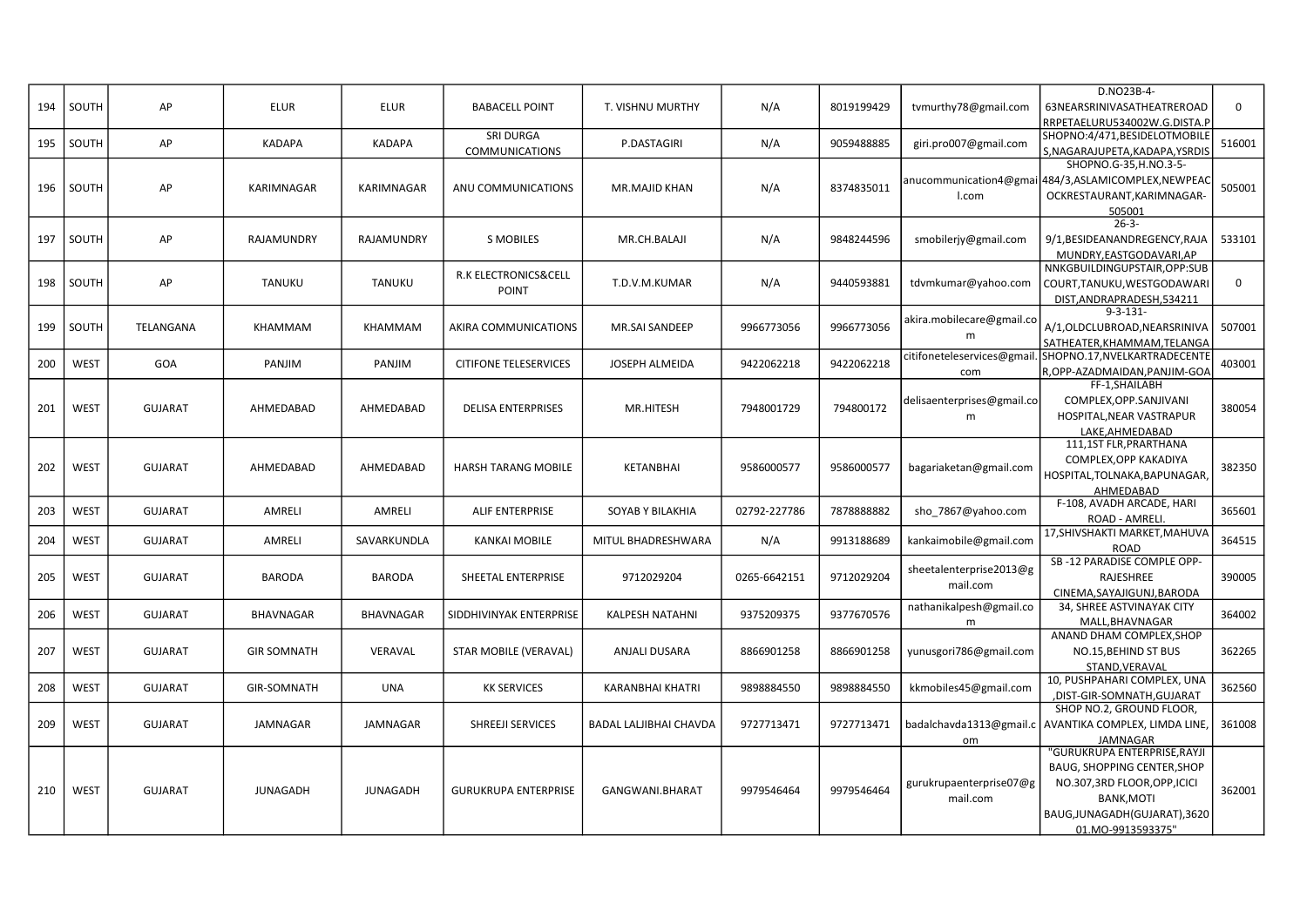| 211 | <b>WEST</b> | <b>GUJARAT</b>     | <b>KUTCH</b>       | <b>BHUJ</b>        | <b>GLOBAL SERVICE</b>      | <b>IMTIYAZ ABDULSHAKR</b> | 9978699485 | 9909498100 | khatrimy4@gmail.com        | SHOP NO.1, KAMUSULEMAN<br>COMPLEX, NEAR JANTAGHAR | 370001      |
|-----|-------------|--------------------|--------------------|--------------------|----------------------------|---------------------------|------------|------------|----------------------------|---------------------------------------------------|-------------|
|     |             |                    |                    |                    |                            | <b>KHATRI</b>             |            |            |                            | HOTEL, BHUJ-KUTCH                                 |             |
|     |             |                    |                    |                    |                            |                           |            |            |                            | SHOP NO.5, 1ST FLOOR, GANDHI                      |             |
| 212 | <b>WEST</b> | <b>GUJARAT</b>     | <b>KUTCH</b>       | <b>KUTCH</b>       | <b>RUDRA INFOTECH</b>      | DEVASHISH N BARMEDA       | 8530610010 | 8530610010 | rudrainfotech2014@gmail    | MARKET,                                           | 370201      |
|     |             |                    |                    |                    |                            |                           |            |            | com                        | GANDHIDHAM, KUTCH, GUJARAT                        |             |
|     |             |                    |                    |                    |                            | <b>BHOJWANI RAJESH</b>    |            |            | bhojwanirajesh797@gmail.   | SHOP NO.12 SAJIVANI                               |             |
| 213 | <b>WEST</b> | <b>GUJARAT</b>     | <b>MORBI</b>       | <b>MORBI</b>       | <b>BHARAT TELECOM</b>      |                           | 9909172977 | 9909172977 |                            |                                                   | 363641      |
|     |             |                    |                    |                    | SHREE ANJALI MOBILE        | <b>TULSIBHAI</b>          |            |            | com                        | MARKET, GHANDHI<br>SHOP NO.2, RAHUL APT. SHANTA   |             |
| 214 | <b>WEST</b> | <b>GUJARAT</b>     | <b>NAVSARI</b>     | <b>NAVSARI</b>     |                            | MAHENDRA JAIN             | 9558186008 | 9558186008 | mahendrajain7358@gmail     |                                                   | 396445      |
|     |             |                    |                    |                    | <b>SALES &amp; SERVICE</b> |                           |            |            | com                        | <b>DEVI ROAD.NAVSARI</b>                          |             |
| 215 | <b>WEST</b> | <b>GUJARAT</b>     | RAJKOT             | GONDAL             | A1 MARKETING               | <b>MAJEED BHAKHKHAR</b>   | 7878676222 | 9427276111 | a1marketing78692@gmail.    | SHOP NO CF-141, VIKRAM SINHJ                      | 360311      |
|     |             |                    |                    |                    |                            |                           |            |            | com                        | COMPLEX, GONDAL, RAJKOT                           |             |
| 216 | <b>WEST</b> | <b>GUJARAT</b>     | RAJKOT             | RAJKOT             | ANIL TRADELINK PVT. LTD.   | <b>BIMAL DESAI</b>        | 2812460759 | 9925002897 | harshad.p@aniltradelink.co | 28;29 SILVER CHAMBER; TAGORE                      | 360002      |
|     |             |                    |                    |                    |                            |                           |            |            | m                          | ROAD; RAJKOT; GUJRAT - 360002                     |             |
| 217 | <b>WEST</b> | <b>GUJARAT</b>     | RAJKOT             | RAJKOT             | PATEL MOBILE               | <b>RASHMIN PATEL</b>      | 2824224551 | 9173100054 | mr.rashmin_patel@rediffm   | MAIN BAZAR, NEAR VEGETABLE                        | 360410      |
|     |             |                    |                    |                    |                            |                           |            |            | ail.com                    | MARKET, DHORAJI, RAJKOT                           |             |
|     |             |                    |                    |                    |                            |                           |            |            | starmobile.reachmobile@g   | 112, GOLDEN SPACE BUILDING,                       |             |
| 218 | <b>WEST</b> | <b>GUJARAT</b>     | RAJKOT             | RAJKOT             | <b>STAR MOBILE</b>         | YUNUS GORI                | 9898392786 | 9898392786 | mail.com                   | OPP. ABC MEDICAL,                                 | 360001      |
|     |             |                    |                    |                    |                            |                           |            |            |                            | SARDARNAGAR MAIN ROAD,                            |             |
|     |             |                    |                    |                    |                            |                           |            |            |                            | UG-27, SAR CORPORATE                              |             |
| 219 | <b>WEST</b> | <b>GUJARAT</b>     | <b>SURAT</b>       | <b>SURAT</b>       | <b>HR ENTERPRISE</b>       | SANJAY                    | 8866448320 | 9638155560 | sanjay448320@gmail.com     | CENTRE, NEAR SHASTRI NAGAR                        | 395002      |
|     |             |                    |                    |                    |                            |                           |            |            |                            | CORNER.UDHNA .SURAT                               |             |
|     |             |                    |                    |                    |                            |                           |            |            |                            | SHOP NO.20, A-WING, BLDG NO.2,                    |             |
|     |             |                    |                    |                    |                            |                           |            |            | shreesai.mobile022@gmail.  | GROUND FLOOR, BEHIND KOTAK                        |             |
| 220 | <b>WEST</b> | MAHARASHTRA        | <b>BOISAR</b>      | <b>BOISAR</b>      | <b>SRISAI MOBILE</b>       | <b>VINOD</b>              | 8237768024 | 8237768024 | com                        | MAHINDRA BANK, SHIVKALA                           | $\mathbf 0$ |
|     |             |                    |                    |                    |                            |                           |            |            |                            | ARCADE, BOISAR (WEST)                             |             |
|     |             |                    |                    |                    |                            |                           |            |            |                            | $\mathsf{C}\mathsf{=}$                            |             |
| 221 | <b>WEST</b> | <b>MAHARASHTRA</b> | <b>JALGAON</b>     | <b>JALGAON</b>     | PRINCE TELECOM             | <b>AZHAR SHAIKH</b>       | 9890688667 | 9890688667 | princetelecom155@gmail.c   | 155, FIRSTFLOORGOLANIMARKETJ                      | 425001      |
|     |             |                    |                    |                    |                            |                           |            |            | om                         | <b>ALGAON</b>                                     |             |
|     |             |                    |                    |                    |                            |                           |            |            |                            | F-23 TRADE CENTER, NEW                            |             |
| 222 | <b>WEST</b> | MAHARASHTRA        | <b>KOLHAPUR</b>    | <b>KOLHAPUR</b>    | MULTICHANNEL               | MR. VIJAY                 | N/A        | 9881123578 | multi.kolhapur@gmail.com   | SHAHUPURI . STATION ROAD                          | 416001      |
|     |             |                    |                    |                    | <b>ELECTRONIC SERVICES</b> |                           |            |            |                            | KOLHAPUR                                          |             |
|     |             |                    |                    |                    | SATGURU SWAMI              |                           |            |            | sadguruswamisamarthente    | SHOP NO. 05, LAXMI NAKSHTRA                       |             |
| 223 | <b>WEST</b> | MAHARASHTRA        | KUDAL              | <b>KUDAL</b>       | SAMARTH ENTERPRISES        | SAILESH S TIRODKAR        | 9561555698 | 9561555698 |                            | TOWER, KUDAL, MAHARASTRA                          | 0           |
|     |             |                    |                    |                    |                            |                           |            |            | rprises@gmail.com          | SHOP NO-F4, FIRST FLOOR, MOKSH                    |             |
| 224 | <b>WEST</b> | <b>MAHARASHTRA</b> | MUMBAI             | <b>MUMBAI</b>      | <b>JAVA TELECOM</b>        | MR. JAVEED                | 9222922009 | 9222922009 | javaborivali09@gmail.com   | PLAZA, S.V. ROAD, BORIVALI (W                     | 400092      |
|     |             |                    |                    |                    |                            |                           |            |            | rajmobileshoppe@gmail.co   | SS.3/(226), SECTOR-                               |             |
| 225 | WEST        | <b>MAHARASHTRA</b> | <b>NAVI MUMBAI</b> | <b>NAVI MUMBAI</b> | RAJ MOBILE SHOPPE          | ABHAY/SHAILESH            | 8108601111 | 8108601111 |                            |                                                   | 400705      |
|     |             |                    |                    |                    |                            |                           |            |            | m                          | 2.VASHI.NAVIMUMBAI-400705                         |             |
|     |             |                    |                    |                    | PARDHE MOBILE              |                           |            |            | ram_pardhe10@yahoo.co      | NAGAR PALIKA COMPLEX SHOP.                        |             |
| 226 | WEST        | <b>MP</b>          | <b>BETUL</b>       | <b>BETUL</b>       | <b>REPAIRING CENTER</b>    | <b>RAM PARDHE</b>         | 9424431188 | 9424431188 | m                          | NO. 07 KOTHI BAZAR BETUL PIN                      | 460001      |
|     |             |                    |                    |                    |                            |                           |            |            |                            | 460001 M.P.                                       |             |
| 227 | WEST        | MP                 | <b>BHOPAL</b>      | <b>BHOPAL</b>      | <b>CARE SOLUTIONS</b>      | MR. DUSHYANT SINGH        | 8818891208 | 8818891208 | caresolution@rediffmail.co | SHOP NO. 5 & 6, PLOT NO. 135,                     | 462003      |
|     |             |                    |                    |                    |                            |                           |            |            |                            | MALVIYA NAGAR, NEW MARKET                         |             |
| 228 | WEST        | MP                 | <b>GWALIOR</b>     | <b>GWALIOR</b>     | MOBILE SOLUTION            | <b>GANESH MATHURIYA</b>   | 9630965000 | 9630965000 | ganeshmathuriya68@gmail    | OPP. SANJAY COMPLEX                               | 474001      |
|     |             |                    |                    |                    |                            |                           |            |            | .com                       | JAYENDRAGANJ; LASHKAR                             |             |
| 229 | <b>WEST</b> | MP                 | <b>INDORE</b>      | <b>INDORE</b>      | RHYTHM COLLECTION          | SWAPANDEEP                | 9926000803 | 9926000803 | rythm_golu@yahoo.co.in     | M89; YESHBAND PALAZA; NERA                        | 452003      |
|     |             |                    |                    |                    |                            |                           |            |            |                            | RAIWAY STN. INDORE                                |             |
| 230 | WEST        | MP                 | <b>MANDSAUR</b>    | <b>MANDSAUR</b>    | PATIDAR MOBILE AND         | MR. JAI PATIDAR           | 9926907422 | 9926907422 | jai.patidar@yahoo.in       | F11, BAKLIWAL COMPLEX, NEAR                       | 458667      |
|     |             |                    |                    |                    | <b>ACCESSOIRES</b>         |                           |            |            |                            | <b>BPL CHAURAHA.</b>                              |             |
| 231 |             | MP                 |                    |                    | DEV MOBILE CARE            | MR. DEVENDRA KUMAR        | 9617777872 | 961777787  | devmobilecaresagar@gmai    | NAMAK MANDI, KATRA BAZAR                          |             |
|     | <b>WEST</b> |                    | SAGAR              | SAGAR              |                            | SAHU                      |            |            | l.com                      | PADMAKAR SCHOOL KE PASS                           | 470002      |
|     |             |                    |                    |                    |                            |                           |            |            |                            |                                                   |             |